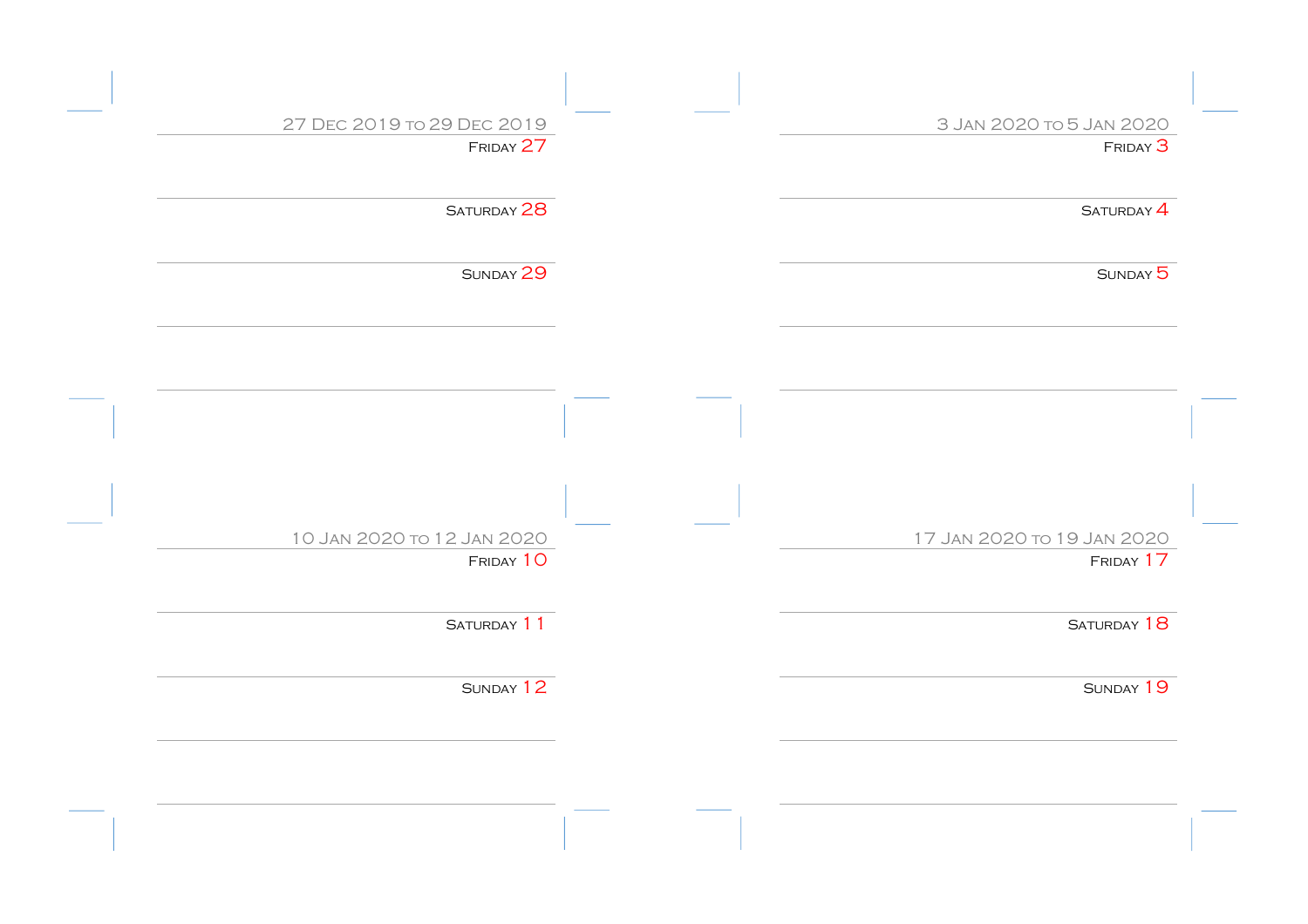6 Jan 2020 to 9 Jan 2020<br>
6 Monday<br>
6 Monday

**30 MONDAY** 

**7** TUESDAY **31 TUESDAY** 

8 WEDNESDAY 1 WEDNESDAY

**9 Thursday** 2 Thursday

20 MONDAY 13 MONDAY

20 Jan 2020 to 23 Jan 2020 13 Jan 2020 to 16 Jan 2020

21 Tuesday 14 Tuesday

22 WEDNESDAY 22 WEDNESDAY

23 THURSDAY 16 THURSDAY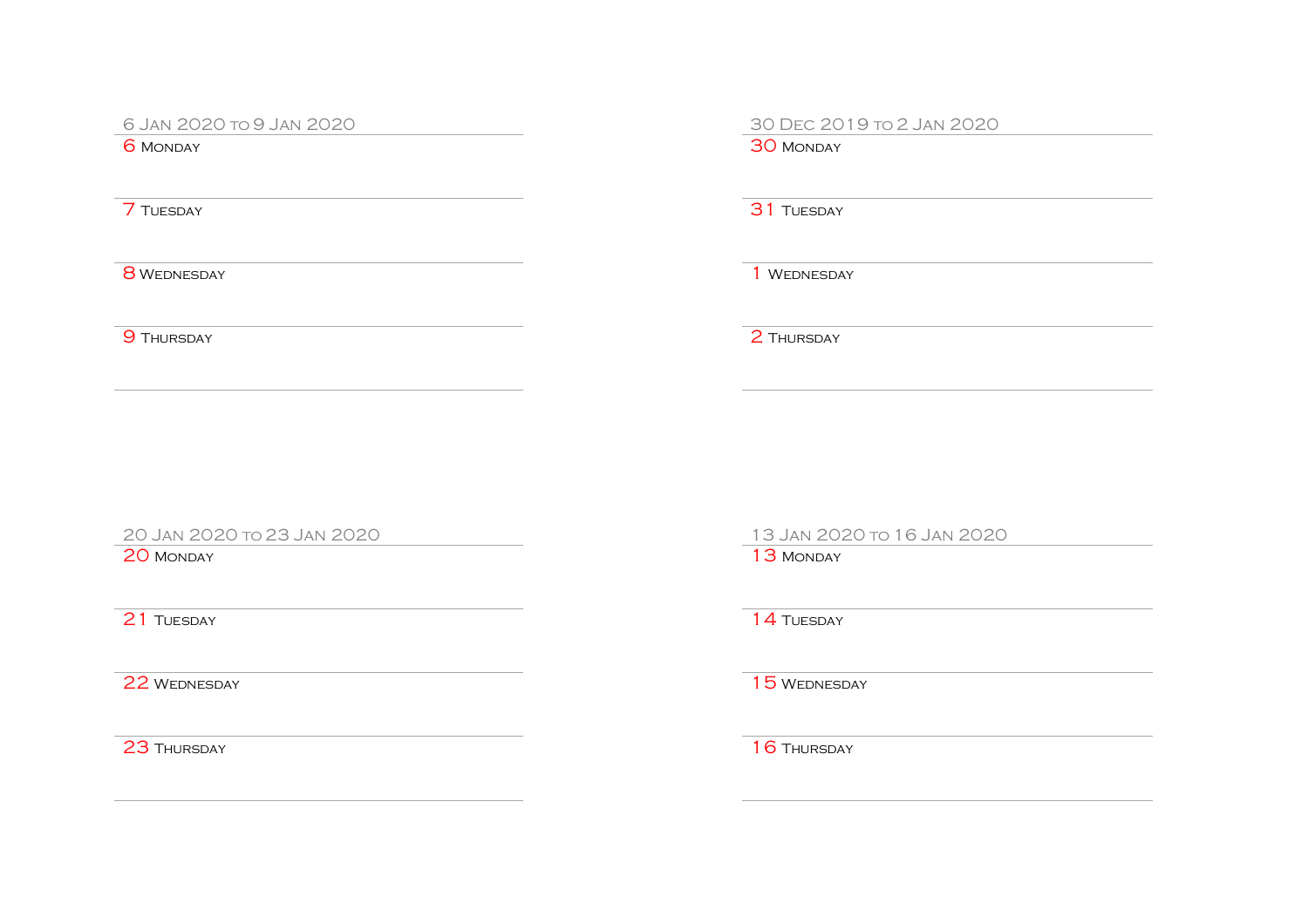| 31 JAN 2020 TO 2 FEB 2020  | 24 JAN 2020 TO 26 JAN 2020 |
|----------------------------|----------------------------|
| FRIDAY 31                  | FRIDAY 24                  |
| SATURDAY <sup>1</sup>      | SATURDAY 25                |
| SUNDAY 2                   | SUNDAY 26                  |
|                            |                            |
|                            |                            |
|                            |                            |
|                            |                            |
| 14 FEB 2020 TO 16 FEB 2020 | 7 FEB 2020 TO 9 FEB 2020   |
| FRIDAY 14                  | FRIDAY 7                   |
| SATURDAY 15                | SATURDAY <sup>8</sup>      |
| SUNDAY 16                  | SUNDAY <sup>9</sup>        |
|                            |                            |
|                            |                            |
|                            |                            |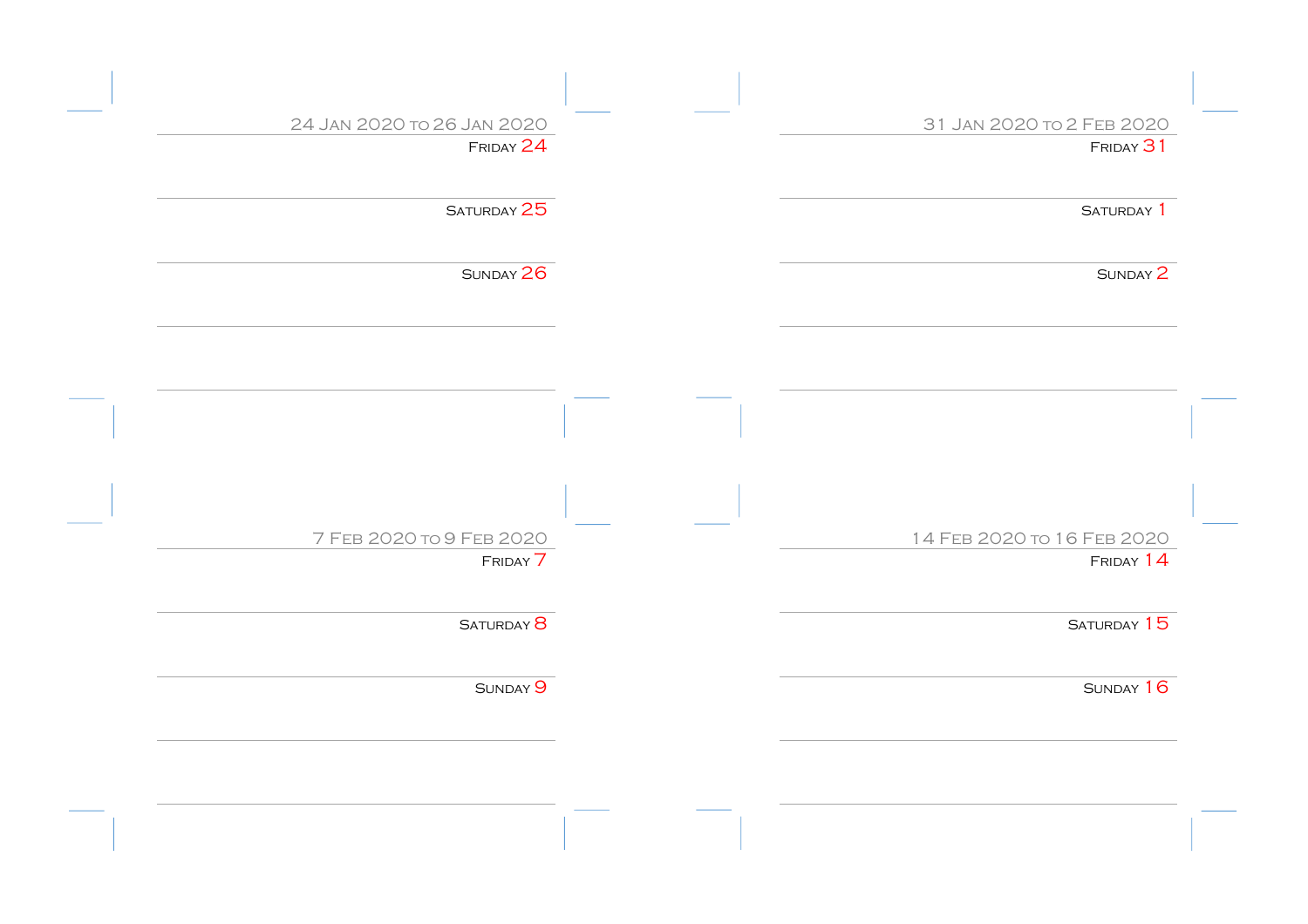3 FEB 2020 to 6 FEB 2020<br>
3 Monday<br>
3 Monday

27 MONDAY

**4 TUESDAY** 28 TUESDAY

5 WEDNESDAY 29 WEDNESDAY

6 Thursday 30 Thursday

20 Thursday 20 Thursday

17 Feb 2020 to 20 Feb 2020 10 Feb 2020 to 13 Feb 2020

17 MONDAY 10 MONDAY

**18 Tuesday 11 Tuesday 11 Tuesday** 

19 WEDNESDAY 2 WEDNESDAY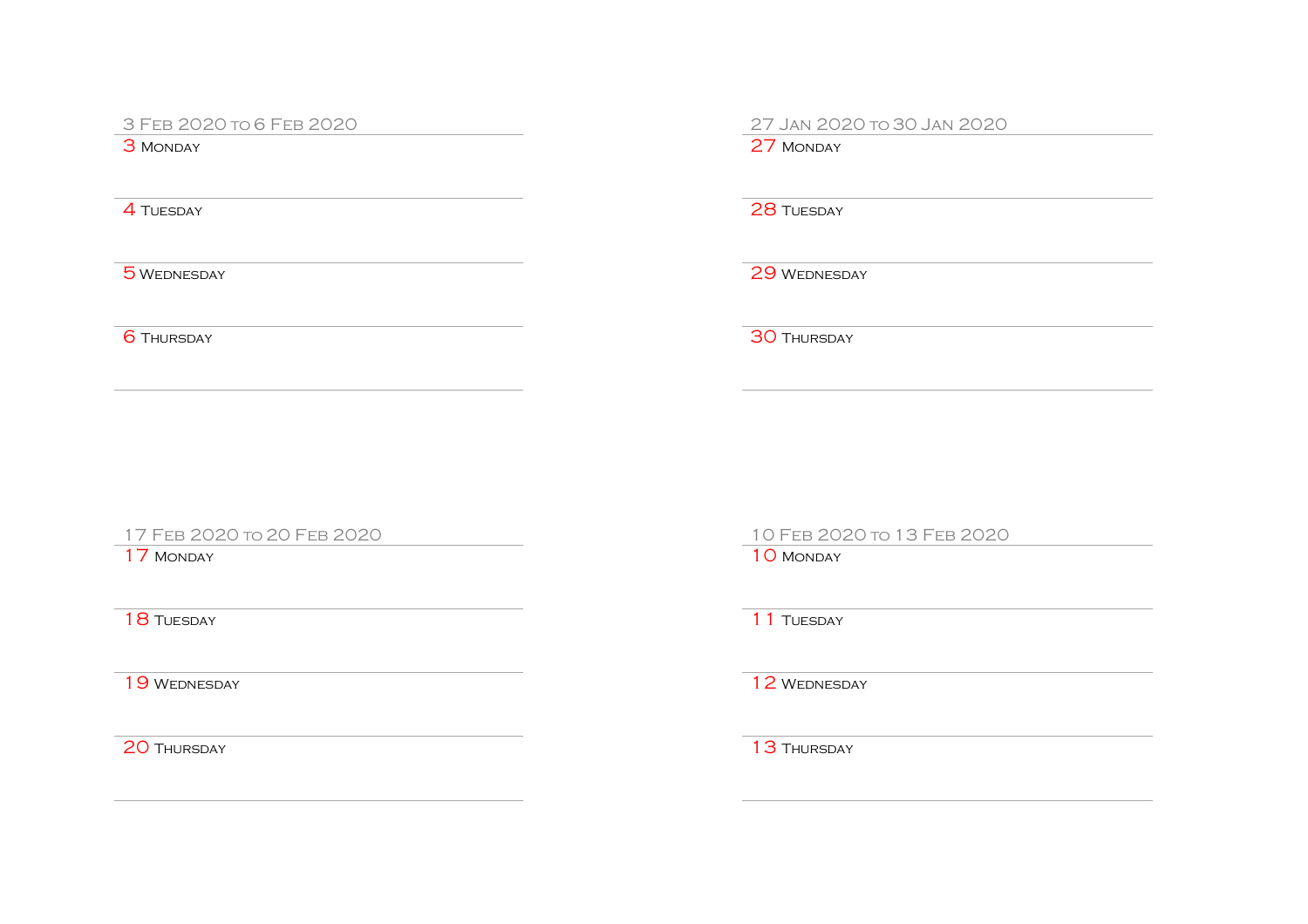| 21 FEB 2020 TO 23 FEB 2020 | 28 FEB 2020 TO 1 MAR 2020  |  |
|----------------------------|----------------------------|--|
| FRIDAY 21                  | FRIDAY 28                  |  |
| SATURDAY 22                | SATURDAY 29                |  |
|                            |                            |  |
| SUNDAY 23                  | SUNDAY <sup>1</sup>        |  |
|                            |                            |  |
|                            |                            |  |
|                            |                            |  |
|                            |                            |  |
|                            |                            |  |
|                            |                            |  |
| 6 MAR 2020 TO 8 MAR 2020   | 13 MAR 2020 TO 15 MAR 2020 |  |
| FRIDAY 6                   | FRIDAY 13                  |  |
| SATURDAY <sup>7</sup>      | SATURDAY 14                |  |
| SUNDAY <sup>8</sup>        | SUNDAY 15                  |  |
|                            |                            |  |
|                            |                            |  |
|                            |                            |  |
|                            |                            |  |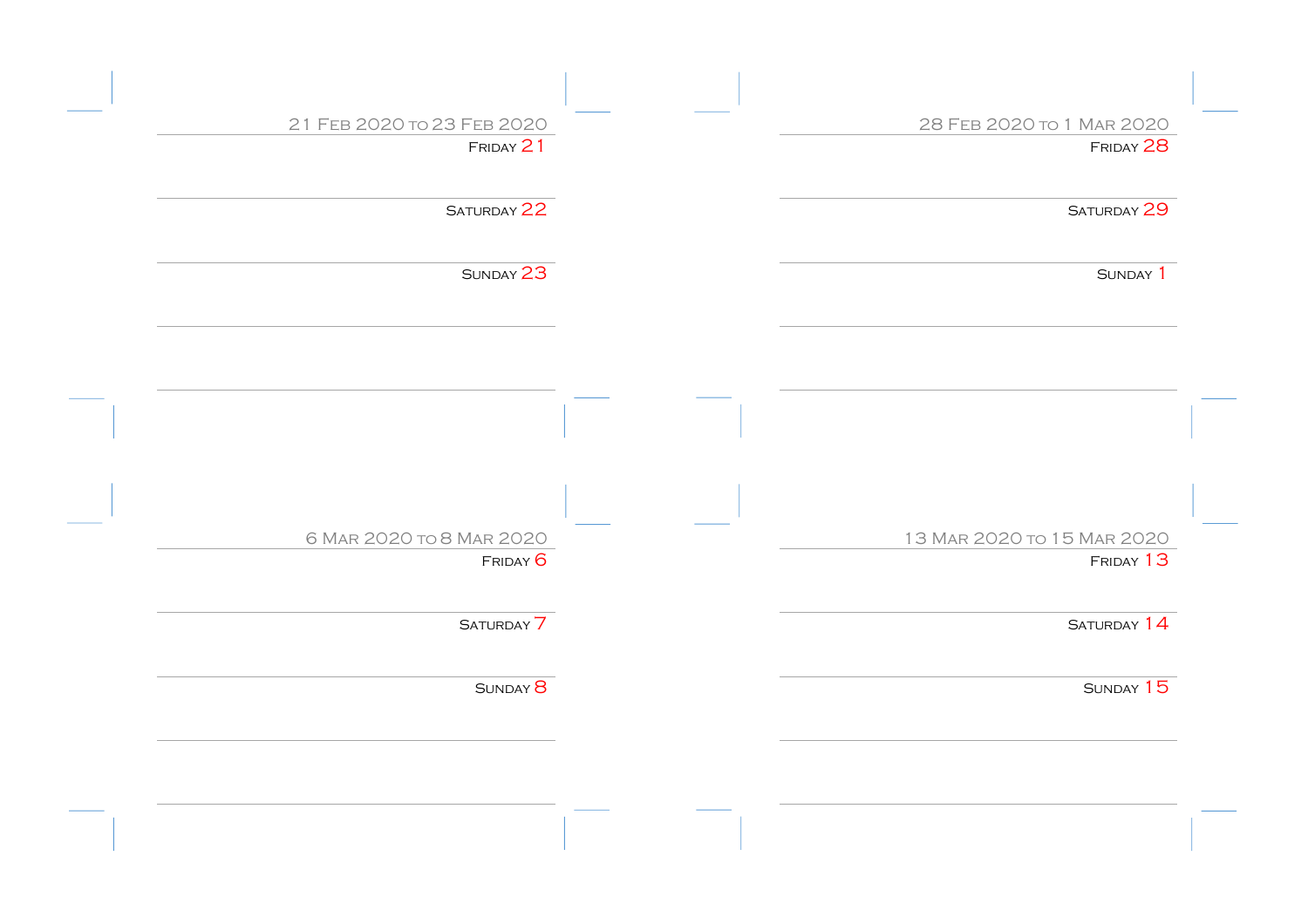2 Mar 2020 to 5 Mar 2020<br>
24 Feb 2020 to 27 Feb 2020<br>
24 Monday

24 MONDAY

**3 TUESDAY** 25 TUESDAY

4 WEDNESDAY 26 WEDNESDAY

5 Thursday 27 Thursday

16 MONDAY 9 MONDAY

16 Mar 2020 to 19 Mar 2020 9 Mar 2020 to 12 Mar 2020

**17 TUESDAY** 10 TUESDAY

18 WEDNESDAY 2012 12 MEDICINE 2014

19 Thursday 12 Thursday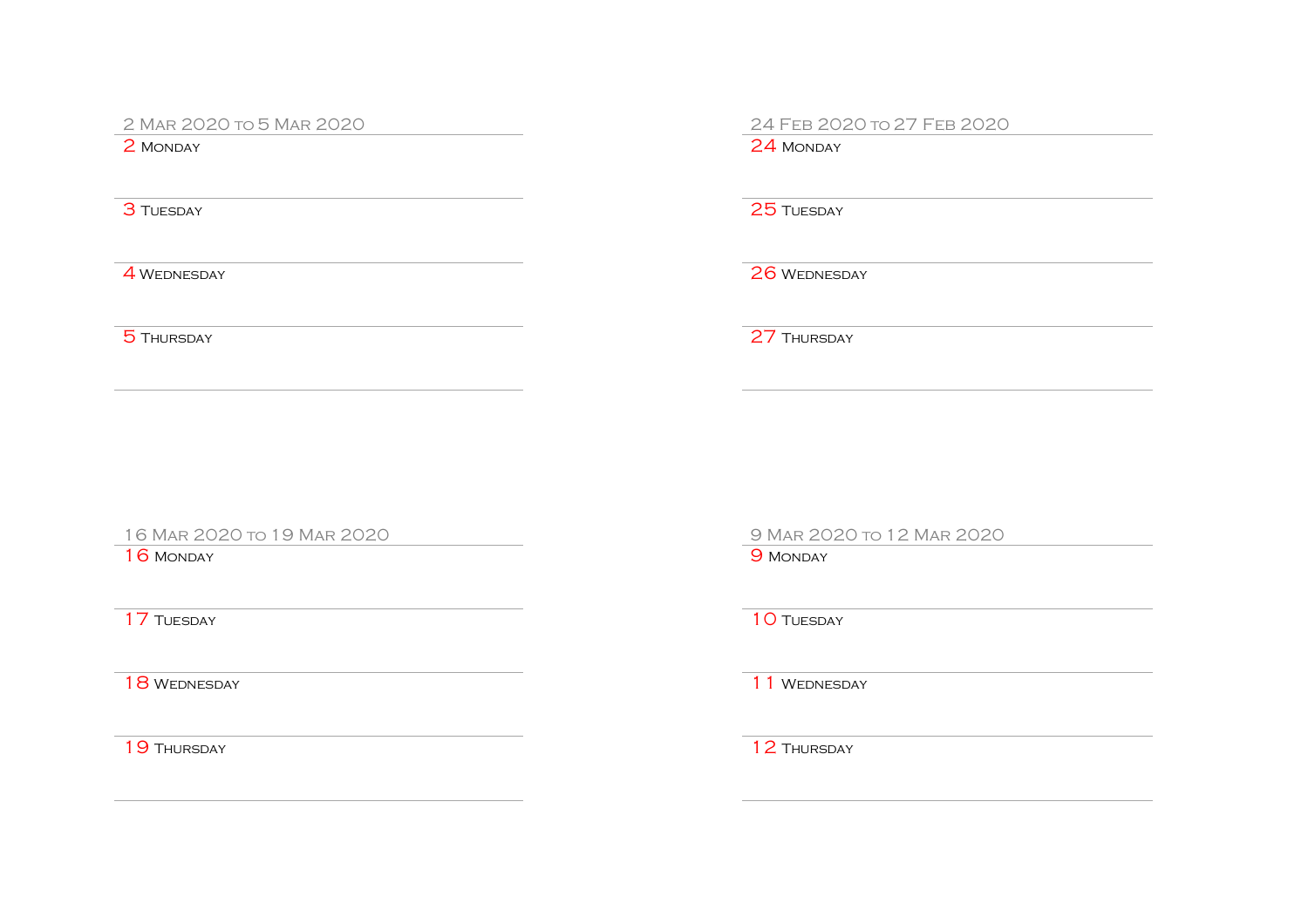| 27 MAR 2020 TO 29 MAR 2020 | 20 MAR 2020 TO 22 MAR 2020 |  |
|----------------------------|----------------------------|--|
| FRIDAY 27                  | FRIDAY 20                  |  |
| SATURDAY 28                | SATURDAY 21                |  |
| SUNDAY 29                  | SUNDAY 22                  |  |
|                            |                            |  |
|                            |                            |  |
|                            |                            |  |
| 10 APR 2020 TO 12 APR 2020 | 3 APR 2020 TO 5 APR 2020   |  |
| FRIDAY 10                  | FRIDAY <sup>3</sup>        |  |
| SATURDAY 11                | SATURDAY <sup>4</sup>      |  |
| SUNDAY 12                  | SUNDAY 5                   |  |
|                            |                            |  |
|                            |                            |  |
|                            |                            |  |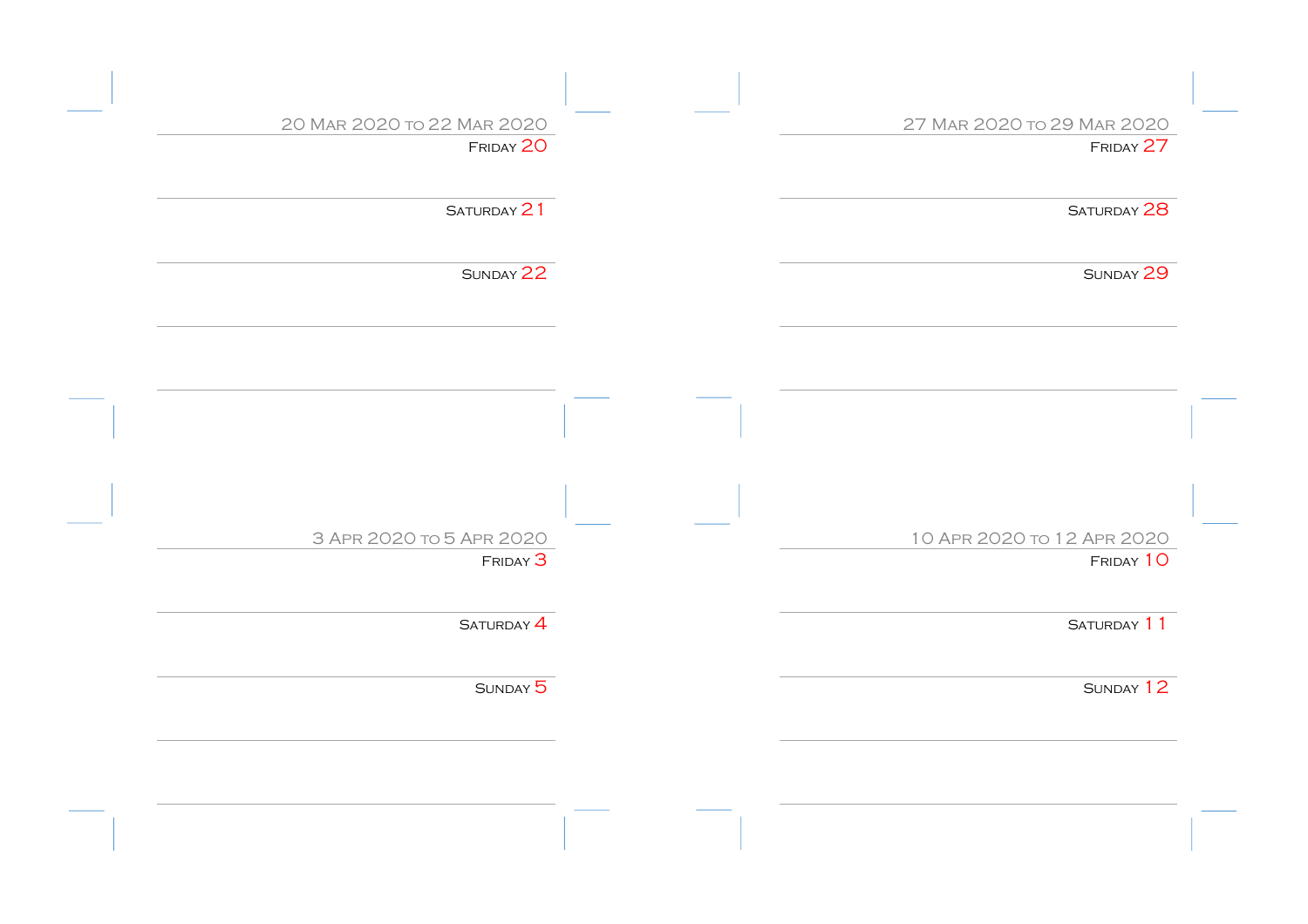30 Mar 2020 to 2 Apr 2020<br>
30 Monday<br>
30 Monday

**31 TUESDAY** 24 TUESDAY

1 WEDNESDAY 25 WEDNESDAY

2 Thursday 26 Thursday

13 Apr 2020 to 16 Apr 2020 6 Apr 2020 to 9 Apr 2020

13 MONDAY 6 MONDAY

**14 TUESDAY** 7 TUESDAY

15 WEDNESDAY 8 WEDNESDAY

16 Thursday 9 Thursday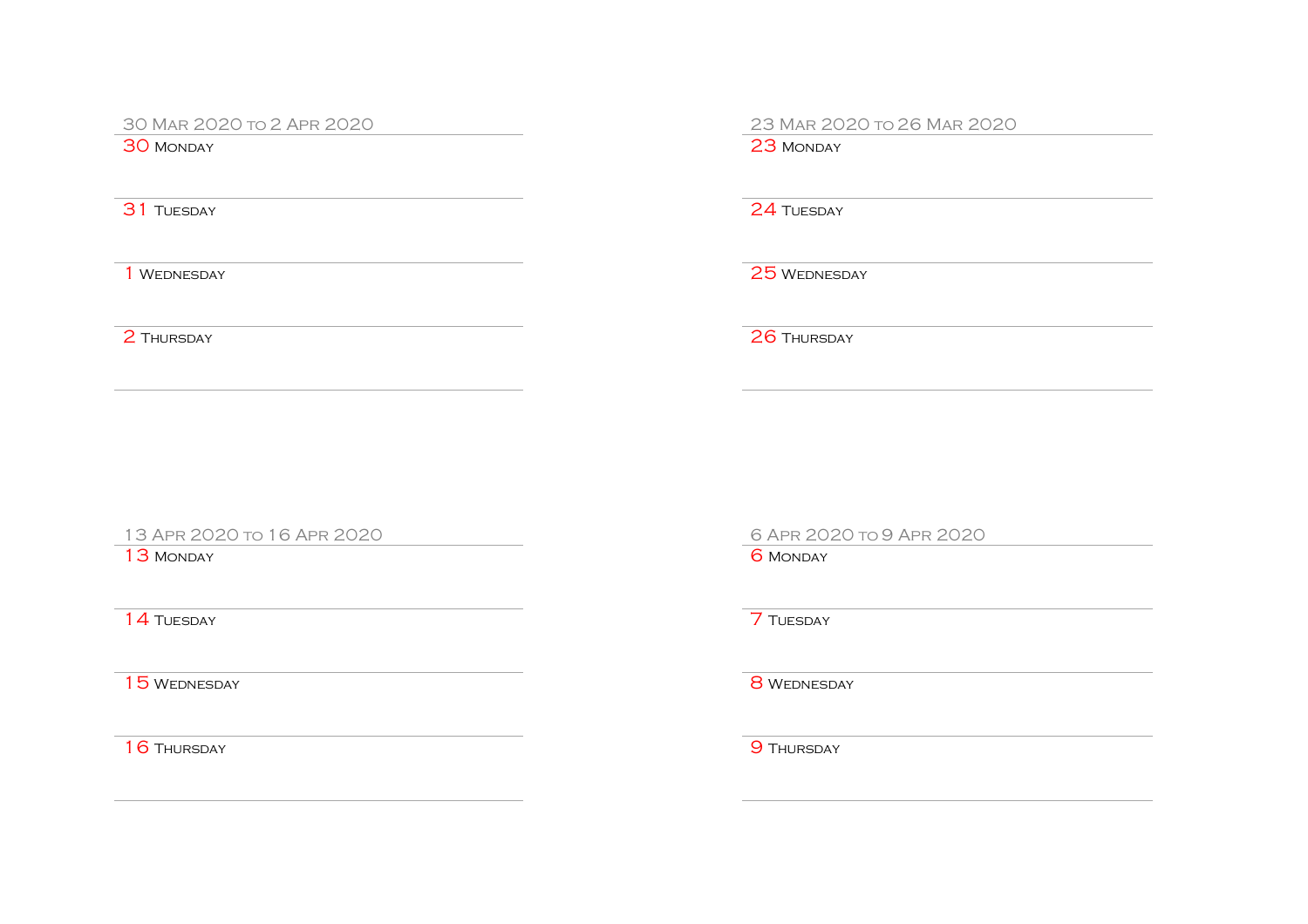| 24 APR 2020 TO 26 APR 2020 | 17 APR 2020 TO 19 APR 2020<br>FRIDAY 17 |  |
|----------------------------|-----------------------------------------|--|
| FRIDAY 24                  |                                         |  |
| SATURDAY 25                | SATURDAY 18                             |  |
| SUNDAY 26                  | SUNDAY 19                               |  |
|                            |                                         |  |
|                            |                                         |  |
|                            |                                         |  |
|                            |                                         |  |
|                            |                                         |  |
| 8 MAY 2020 TO 10 MAY 2020  | 1 MAY 2020 TO 3 MAY 2020                |  |
| $F$ RIDAY $\overline{8}$   | Friday 1                                |  |
|                            | SATURDAY 2                              |  |
| SATURDAY <sup>9</sup>      |                                         |  |
|                            |                                         |  |
| SUNDAY 10                  | SUNDAY <sup>3</sup>                     |  |
|                            |                                         |  |
|                            |                                         |  |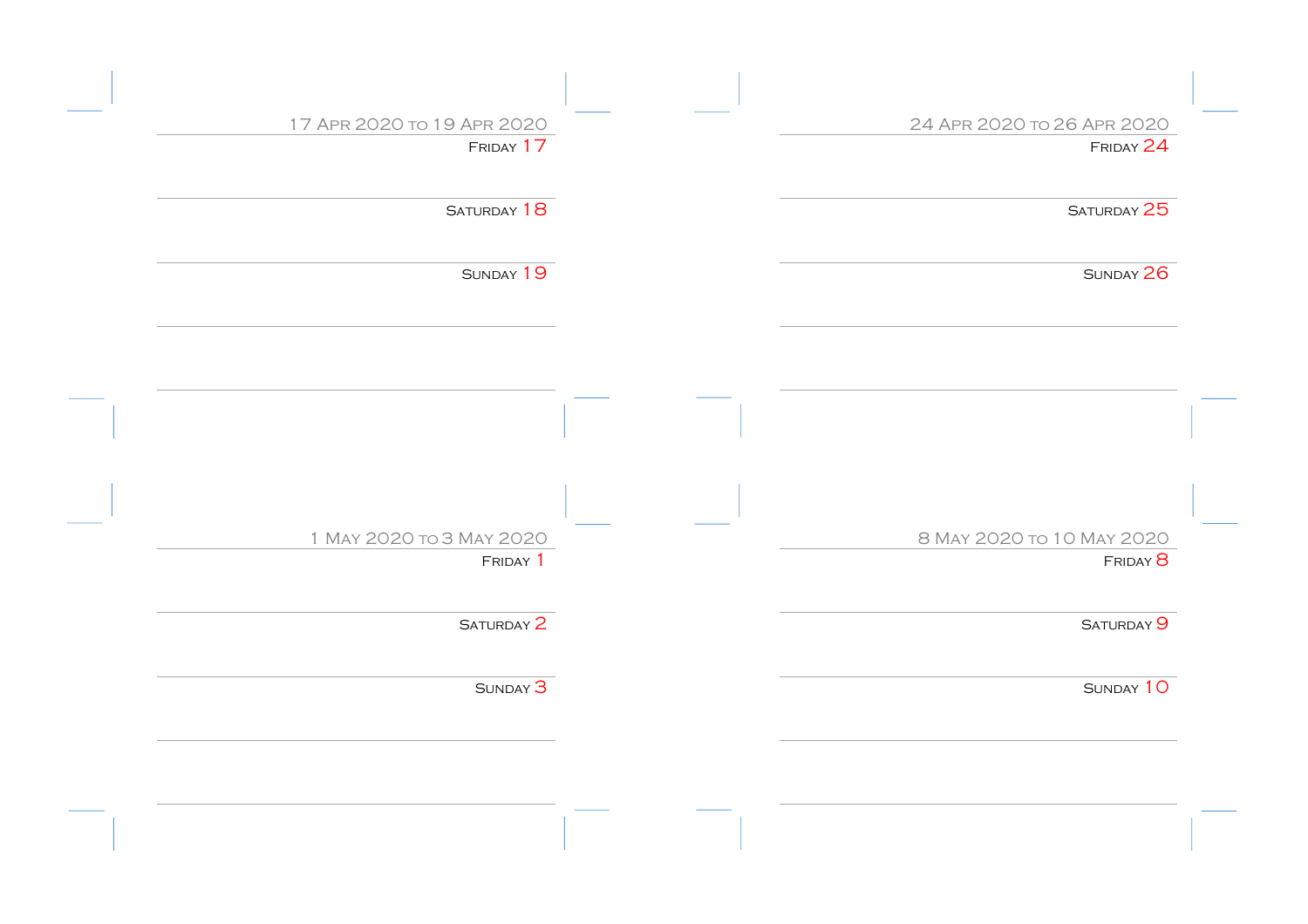27 APR 2020 TO 30 APR 2020<br>
27 MONDAY

**28 TUESDAY** 21 TUESDAY

29 WEDNESDAY 22 WEDNESDAY

30 Thursday 23 Thursday

11 May 2020 to 14 May 2020 4 May 2020 to 7 May 2020

11 MONDAY 4 MONDAY

**12 Tuesday 5 Tuesday 6 Tuesday 6 Tuesday 6 Tuesday 6 Tuesday 6 Tuesday 6 Tuesday 6 Tuesday 6 Tuesday 6 Tuesday** 

13 WEDNESDAY 6 WEDNESDAY

**14 Thursday 7 Thursday**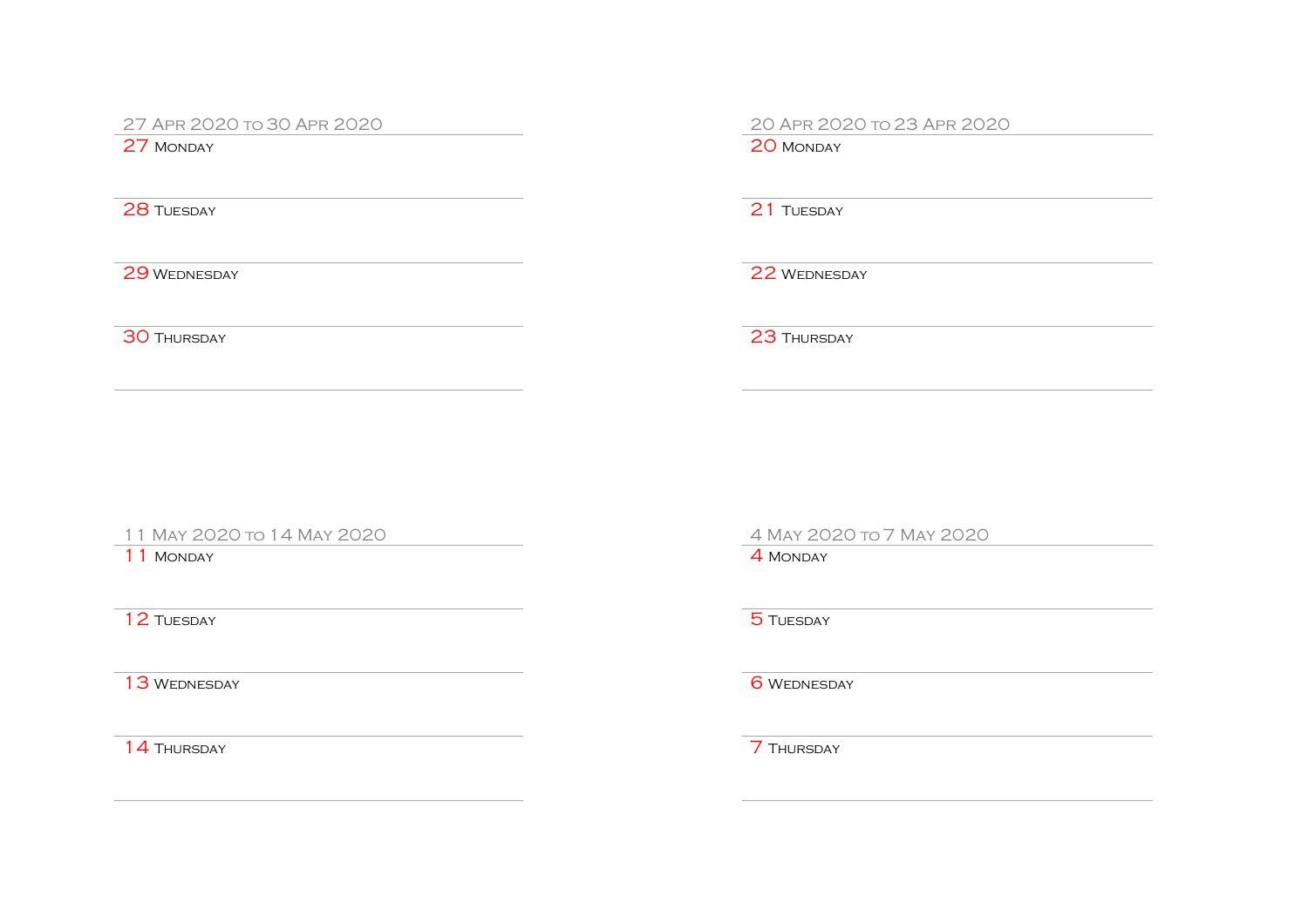| 22 MAY 2020 TO 24 MAY 2020 | 15 MAY 2020 TO 17 MAY 2020 |
|----------------------------|----------------------------|
| FRIDAY 22                  | FRIDAY 15                  |
| SATURDAY 23                | SATURDAY 16                |
| SUNDAY 24                  | SUNDAY 17                  |
|                            |                            |
|                            |                            |
|                            |                            |
|                            |                            |
| 5 JUN 2020 TO 7 JUN 2020   | 29 MAY 2020 TO 31 MAY 2020 |
| FRIDAY 5                   | FRIDAY 29                  |
| SATURDAY <sup>6</sup>      | SATURDAY 30                |
|                            | SUNDAY 31                  |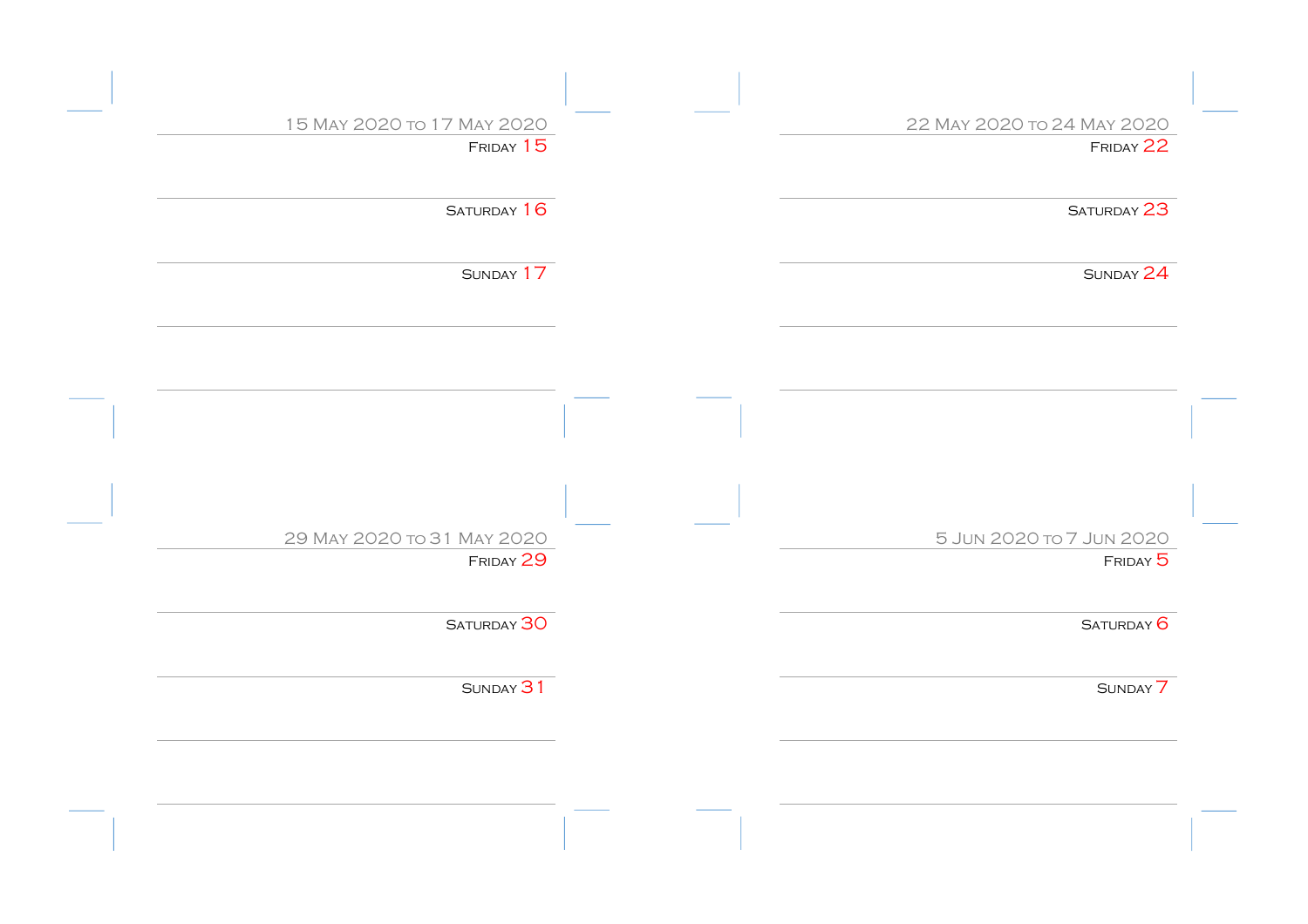25 May 2020 to 28 May 2020 18 May 2020 to 21 May 2020

25 MONDAY 18 MONDAY

**26 TUESDAY** 19 TUESDAY

27 WEDNESDAY 20 WEDNESDAY

**28 Thursday 21 Thursday** 

8 Jun 2020 to 11 Jun 2020 1 Jun 2020 to 4 Jun 2020

 $8$  Monday 1 Monday 1 Monday 1 Monday 1 Monday 1 Monday 1 Monday 1 Monday 1 Monday 1 Monday 1 Monday 1 Monday 1 Monday 1 Monday 1 Monday 1  $\pm 1$  Monday 1 Monday 1 Monday 1 Monday 1 Monday 1 Monday 1 Monday 1 Monday 1 Mon

10 WEDNESDAY 3 WEDNESDAY

11 THURSDAY **4 THURSDAY** 

**9 TUESDAY** 2 TUESDAY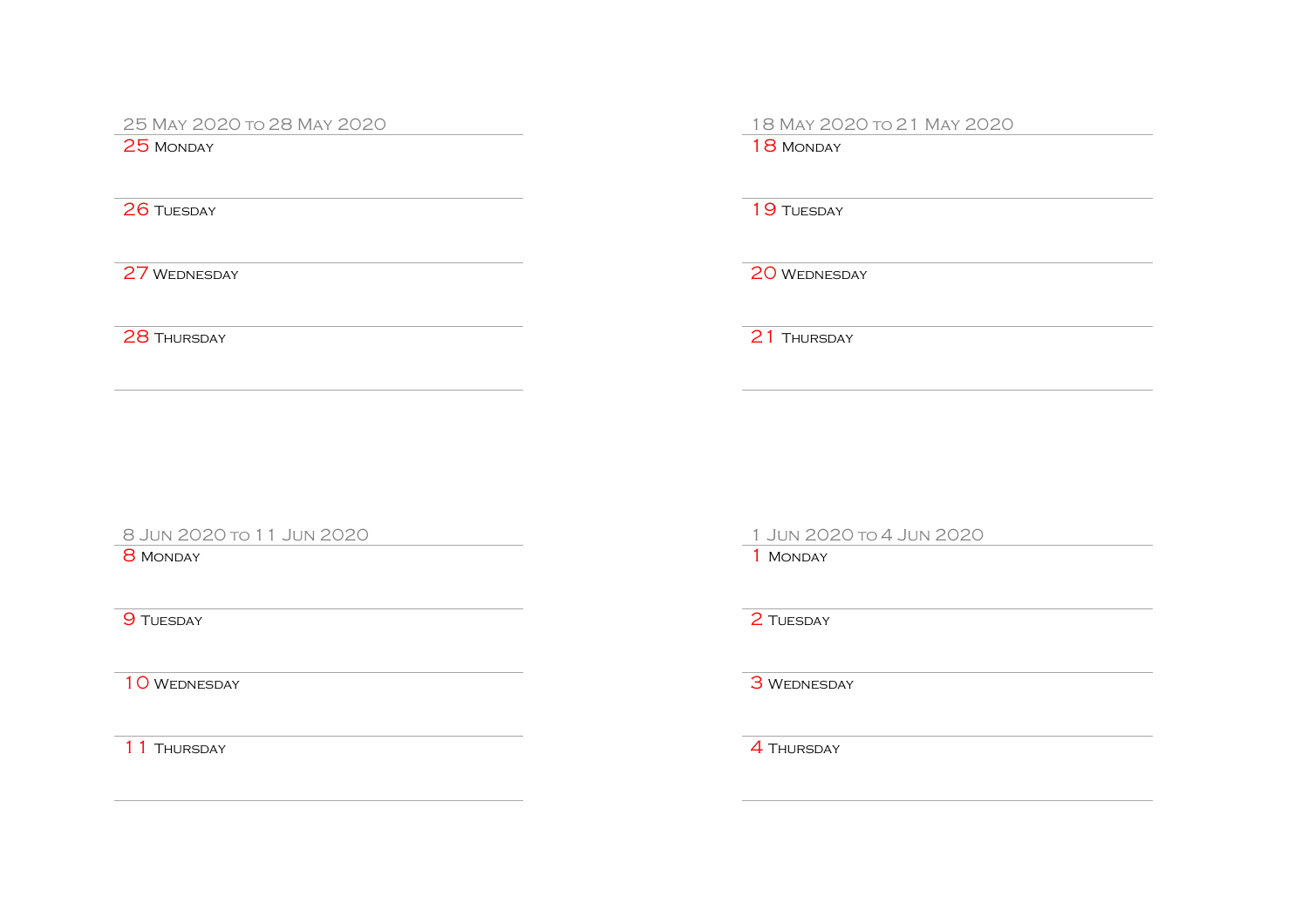| 19 JUN 2020 TO 21 JUN 2020 | 12 JUN 2020 TO 14 JUN 2020 |
|----------------------------|----------------------------|
| FRIDAY 19                  | FRIDAY 12                  |
| SATURDAY 20                | SATURDAY 13                |
| SUNDAY 21                  | SUNDAY 14                  |
|                            |                            |
|                            |                            |
|                            |                            |
| 3 JUL 2020 TO 5 JUL 2020   | 26 JUN 2020 TO 28 JUN 2020 |
| FRIDAY <sup>3</sup>        | FRIDAY 26                  |
| SATURDAY <sup>4</sup>      | SATURDAY 27                |
| SUNDAY 5                   | SUNDAY 28                  |
|                            |                            |
|                            |                            |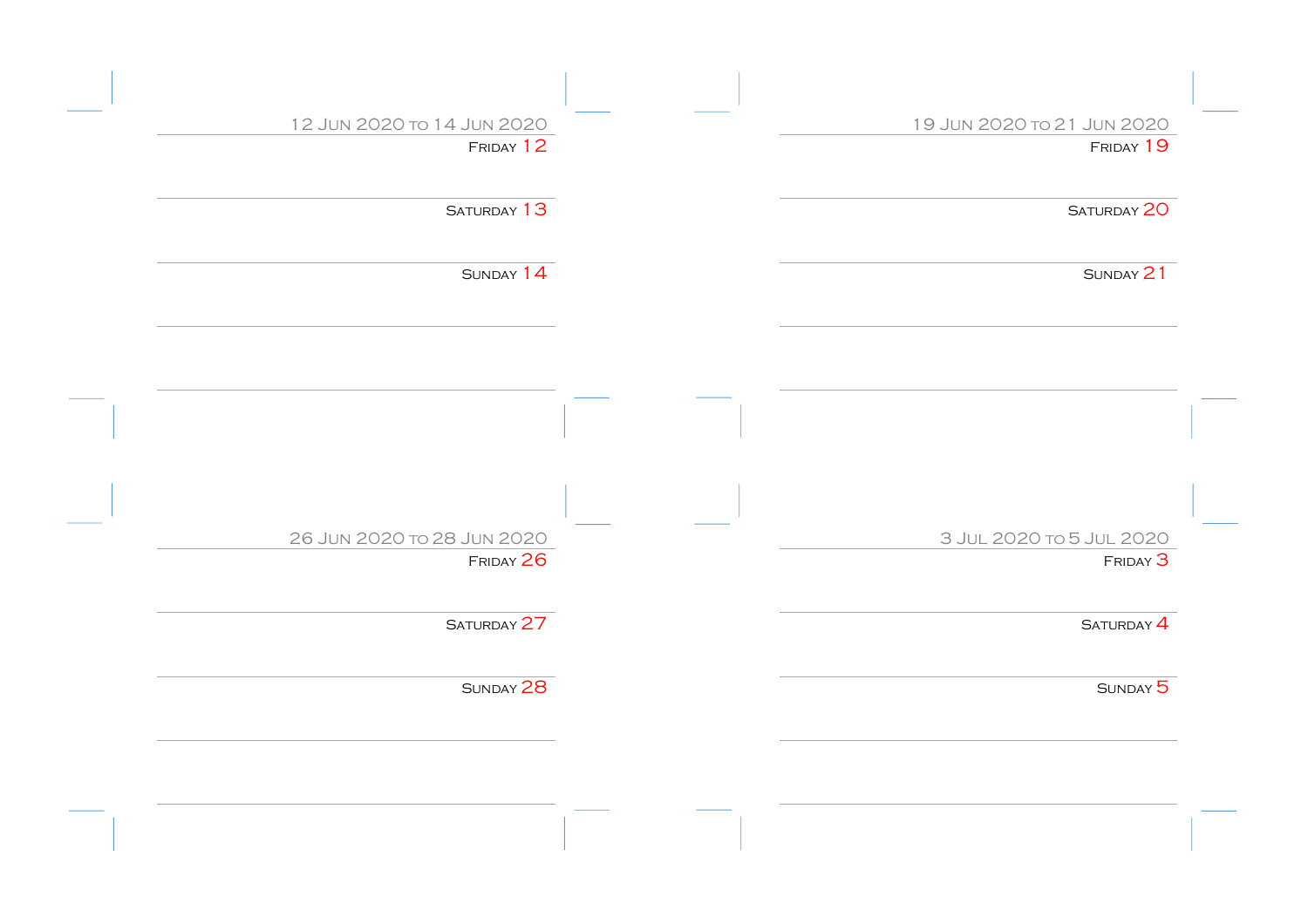22 Jun 2020 to 25 Jun 2020 15 Jun 2020 to 18 Jun 2020

**23 TUESDAY** 16 TUESDAY

24 WEDNESDAY 24 WEDNESDAY

25 Thursday 25 Thursday

8 WEDNESDAY 1 WEDNESDAY

**9 THURSDAY** 2 THURSDAY

6 Jul 2020 to 9 Jul 2020 29 Jun 2020 to 2 Jul 2020

6 Monday 29 Monday

**7 TUESDAY 30 TUESDAY**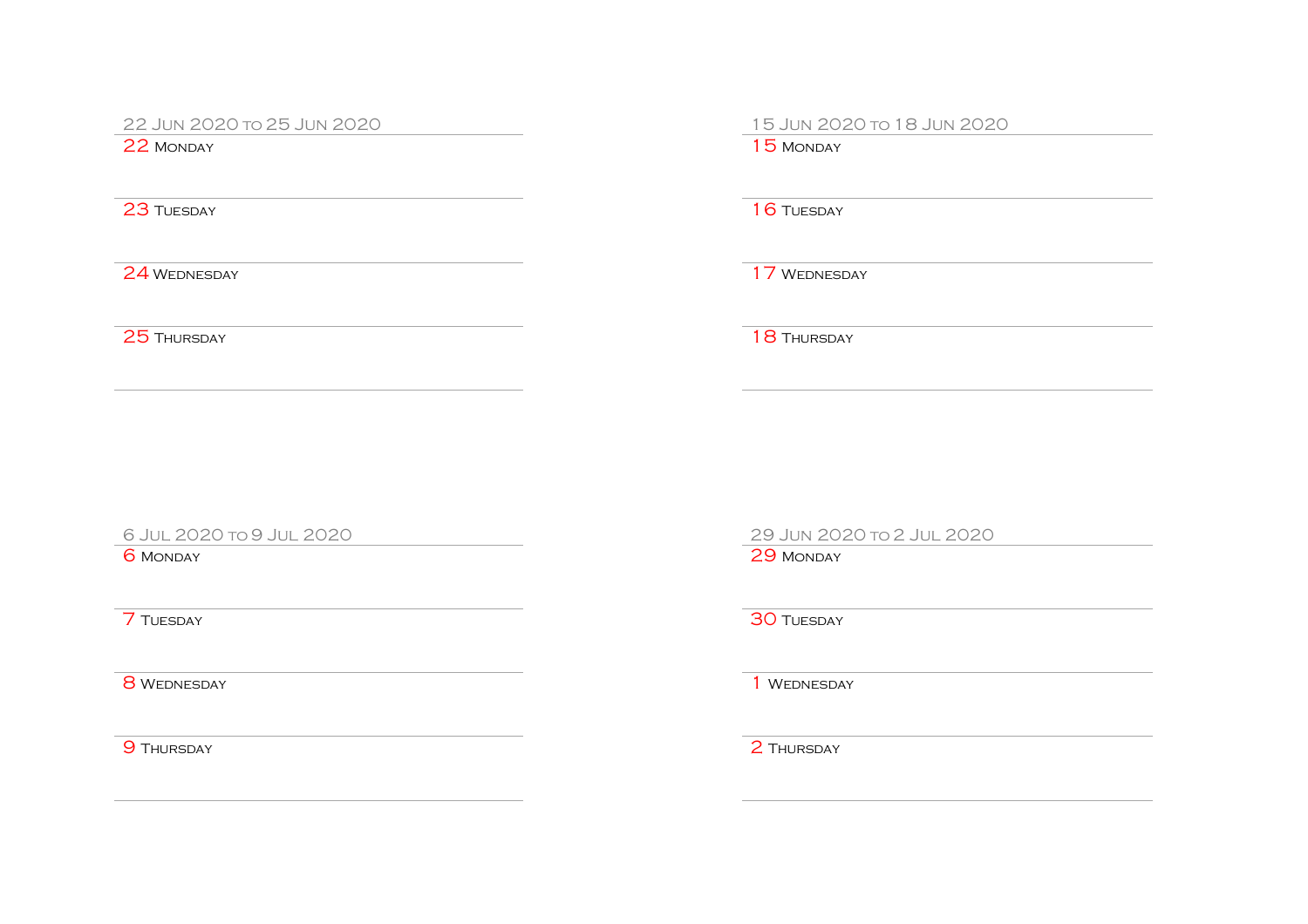| 17 JUL 2020 TO 19 JUL 2020<br>FRIDAY 17 | 10 JUL 2020 TO 12 JUL 2020<br>FRIDAY 10 |
|-----------------------------------------|-----------------------------------------|
|                                         |                                         |
| SATURDAY 18                             | SATURDAY 11                             |
|                                         |                                         |
| SUNDAY 19                               | SUNDAY 12                               |
|                                         |                                         |
|                                         |                                         |
|                                         |                                         |
|                                         |                                         |
|                                         |                                         |
| 31 JUL 2020 TO 2 AUG 2020               | 24 JUL 2020 TO 26 JUL 2020              |
| FRIDAY 31                               | FRIDAY 24                               |
| SATURDAY <sup>1</sup>                   | SATURDAY 25                             |
| SUNDAY 2                                | SUNDAY 26                               |
|                                         |                                         |
|                                         |                                         |
|                                         |                                         |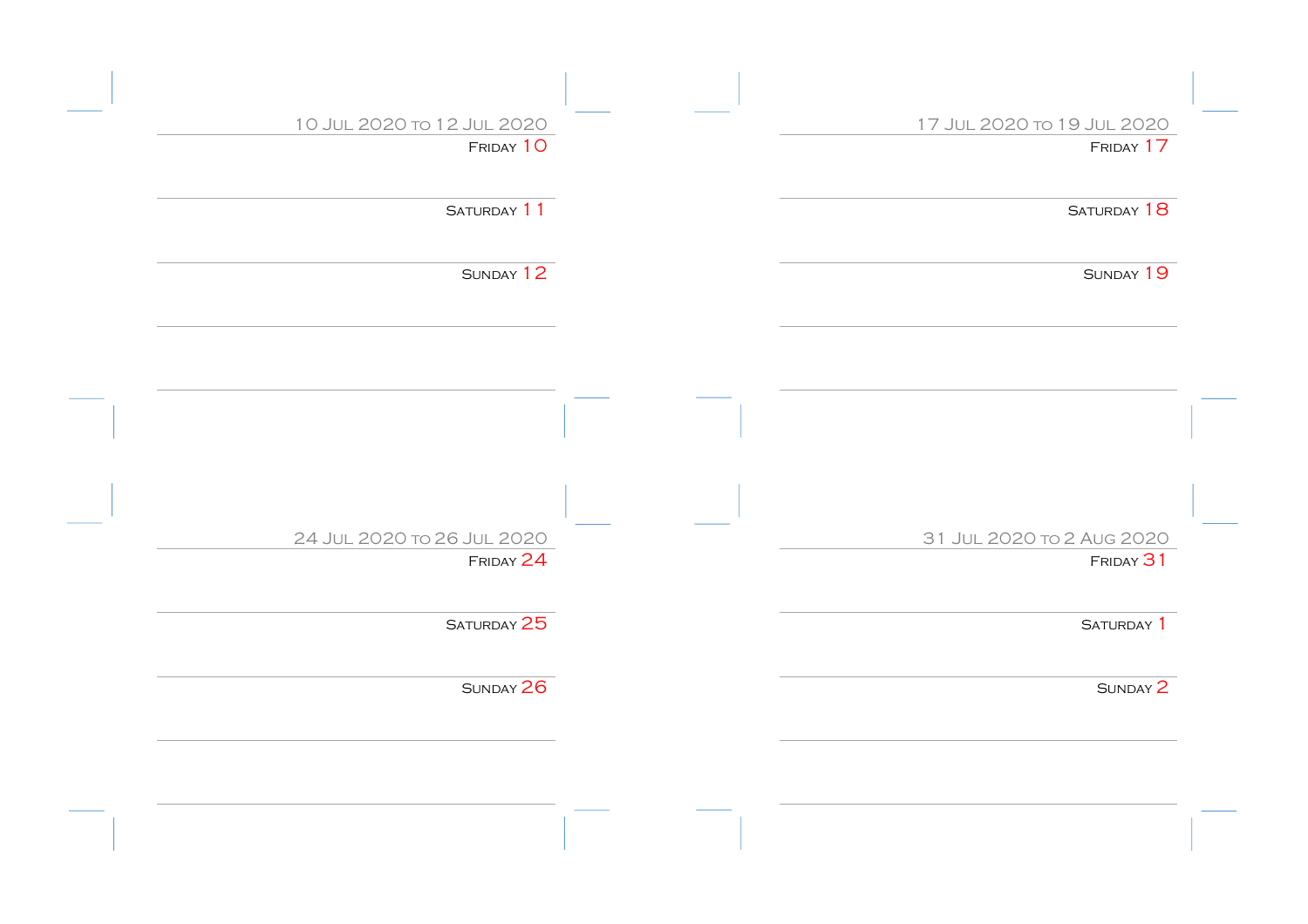20 Jul 2020 to 23 Jul 2020 13 Jul 2020 to 16 Jul 2020

**21 TUESDAY** 14 TUESDAY

22 WEDNESDAY 15 WEDNESDAY

23 Thursday 16 Thursday

3 Aug 2020 to 6 Aug 2020 27 Jul 2020 to 30 Jul 2020

3 MONDAY 27 MONDAY

**4 TUESDAY** 28 TUESDAY

5 WEDNESDAY 29 WEDNESDAY

**6 Thursday 30 Thursday**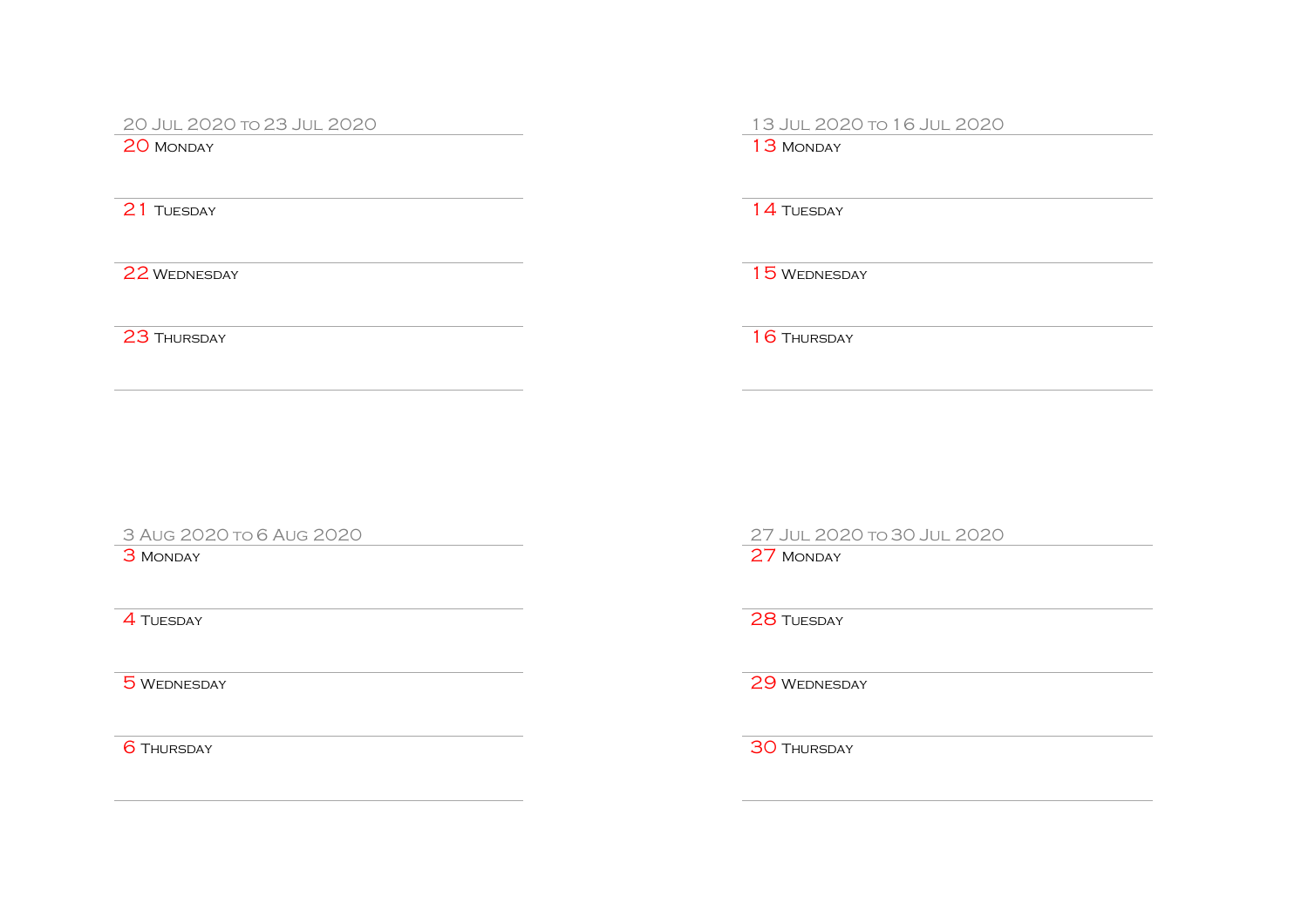| 14 AUG 2020 TO 16 AUG 2020 | 7 AUG 2020 TO 9 AUG 2020   |
|----------------------------|----------------------------|
| FRIDAY 14                  | FRIDAY 7                   |
| SATURDAY 15                | SATURDAY <sup>8</sup>      |
| SUNDAY 16                  | SUNDAY 9                   |
|                            |                            |
|                            |                            |
|                            |                            |
|                            |                            |
| 28 AUG 2020 TO 30 AUG 2020 | 21 AUG 2020 TO 23 AUG 2020 |
| FRIDAY 28                  | FRIDAY 21                  |
| SATURDAY 29                | SATURDAY 22                |
|                            | SUNDAY 23                  |
| SUNDAY 30                  |                            |
|                            |                            |
|                            |                            |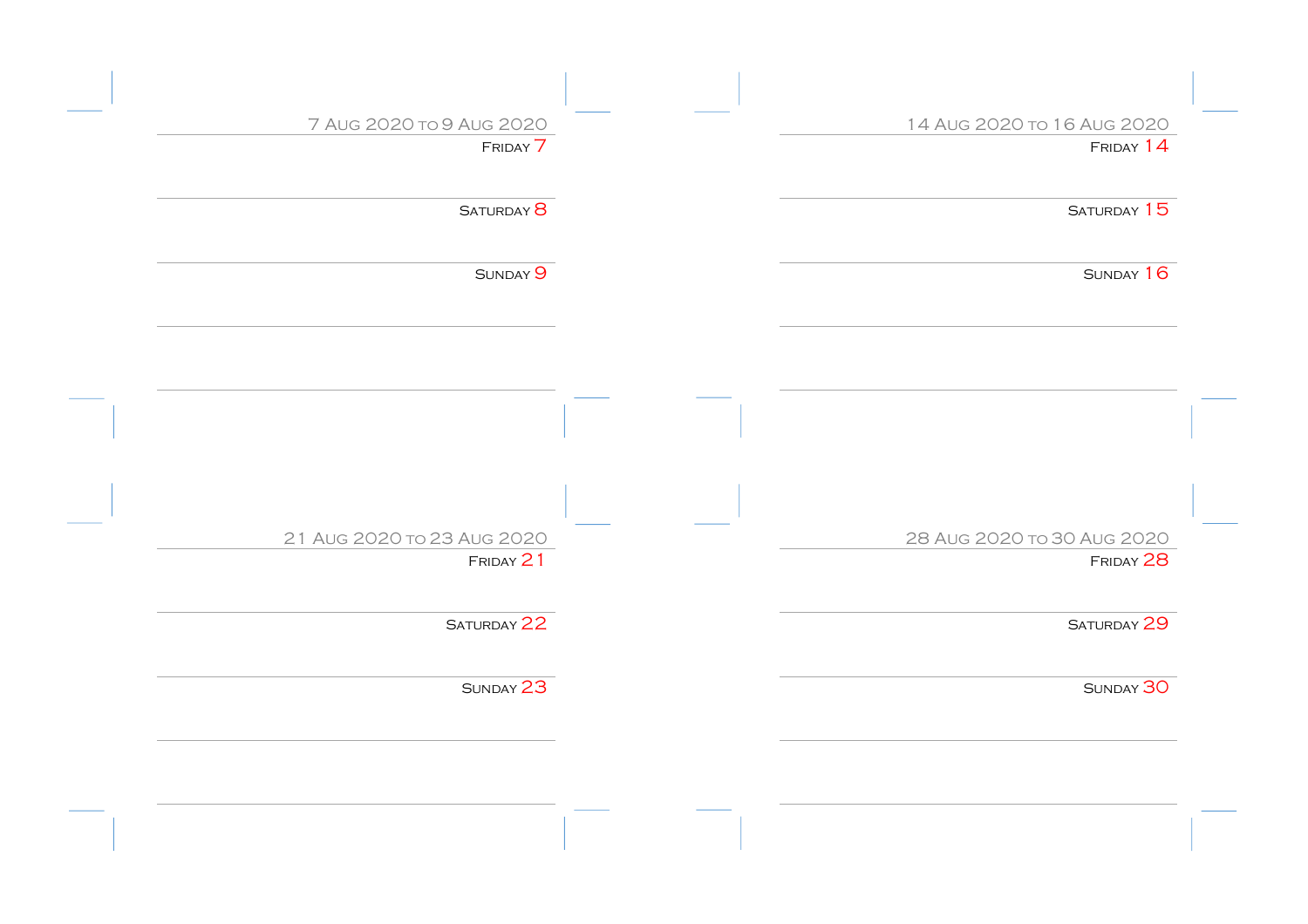17 Aug 2020 to 20 Aug 2020 10 Aug 2020 to 13 Aug 2020

17 MONDAY 10 MONDAY

18 TUESDAY 11 TUESDAY

19 WEDNESDAY 2 WEDNESDAY

20 Thursday 13 Thursday

31 MONDAY 24 MONDAY

31 Aug 2020 to 3 Sep 2020 24 Aug 2020 to 27 Aug 2020

**1** TUESDAY **25** TUESDAY

2 WEDNESDAY 26 WEDNESDAY

3 THURSDAY 27 THURSDAY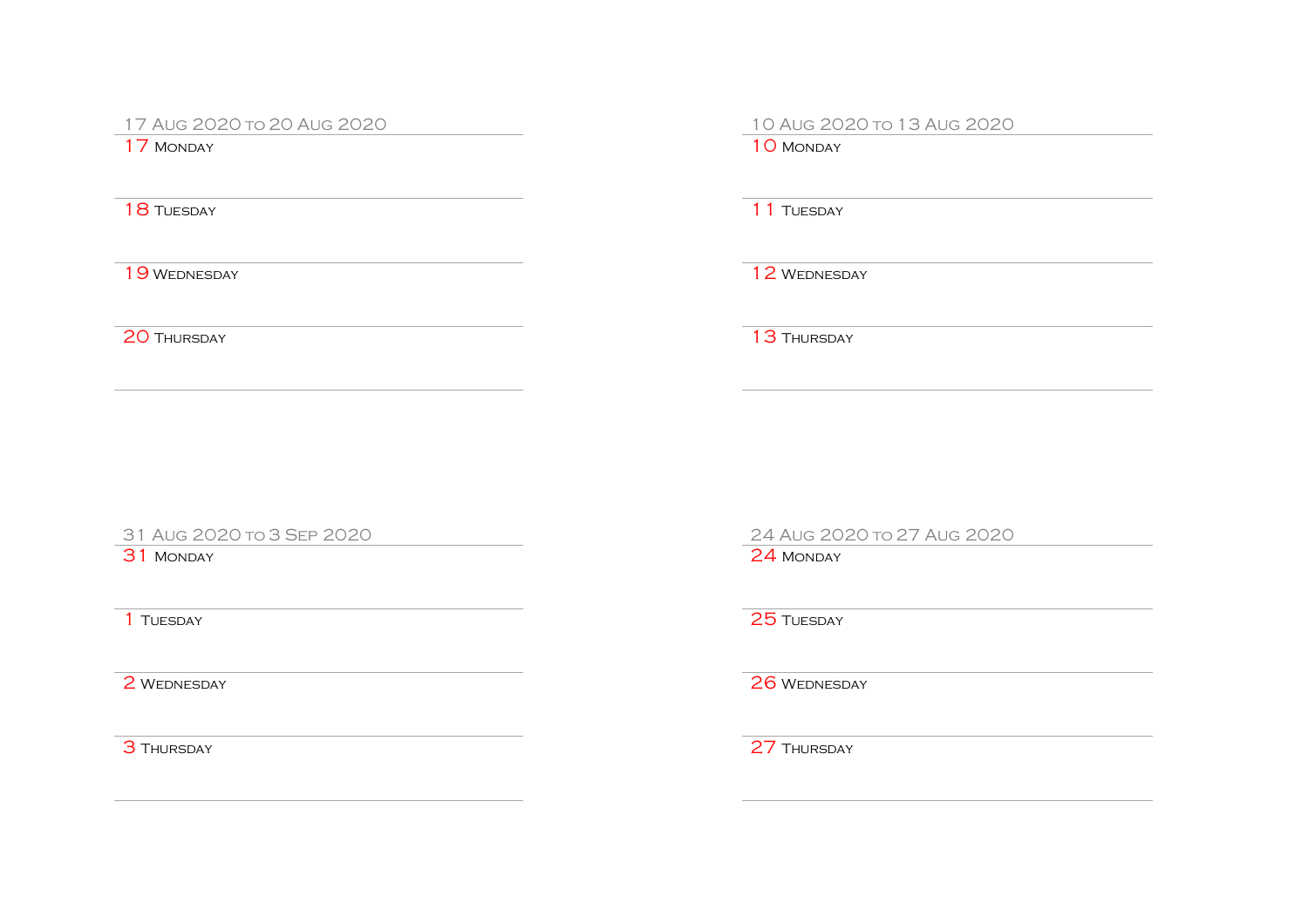| 11 SEP 2020 TO 13 SEP 2020 | 4 SEP 2020 TO 6 SEP 2020   |
|----------------------------|----------------------------|
| FRIDAY 11                  | $F$ RIDAY $4$              |
| SATURDAY 12                | SATURDAY 5                 |
| SUNDAY 13                  | SUNDAY <sup>6</sup>        |
|                            |                            |
|                            |                            |
|                            |                            |
|                            |                            |
| 25 SEP 2020 To 27 SEP 2020 | 18 SEP 2020 To 20 SEP 2020 |
| FRIDAY 25                  | FRIDAY 18                  |
| SATURDAY 26                | SATURDAY 19                |
| SUNDAY 27                  | SUNDAY 20                  |
|                            |                            |
|                            |                            |
|                            |                            |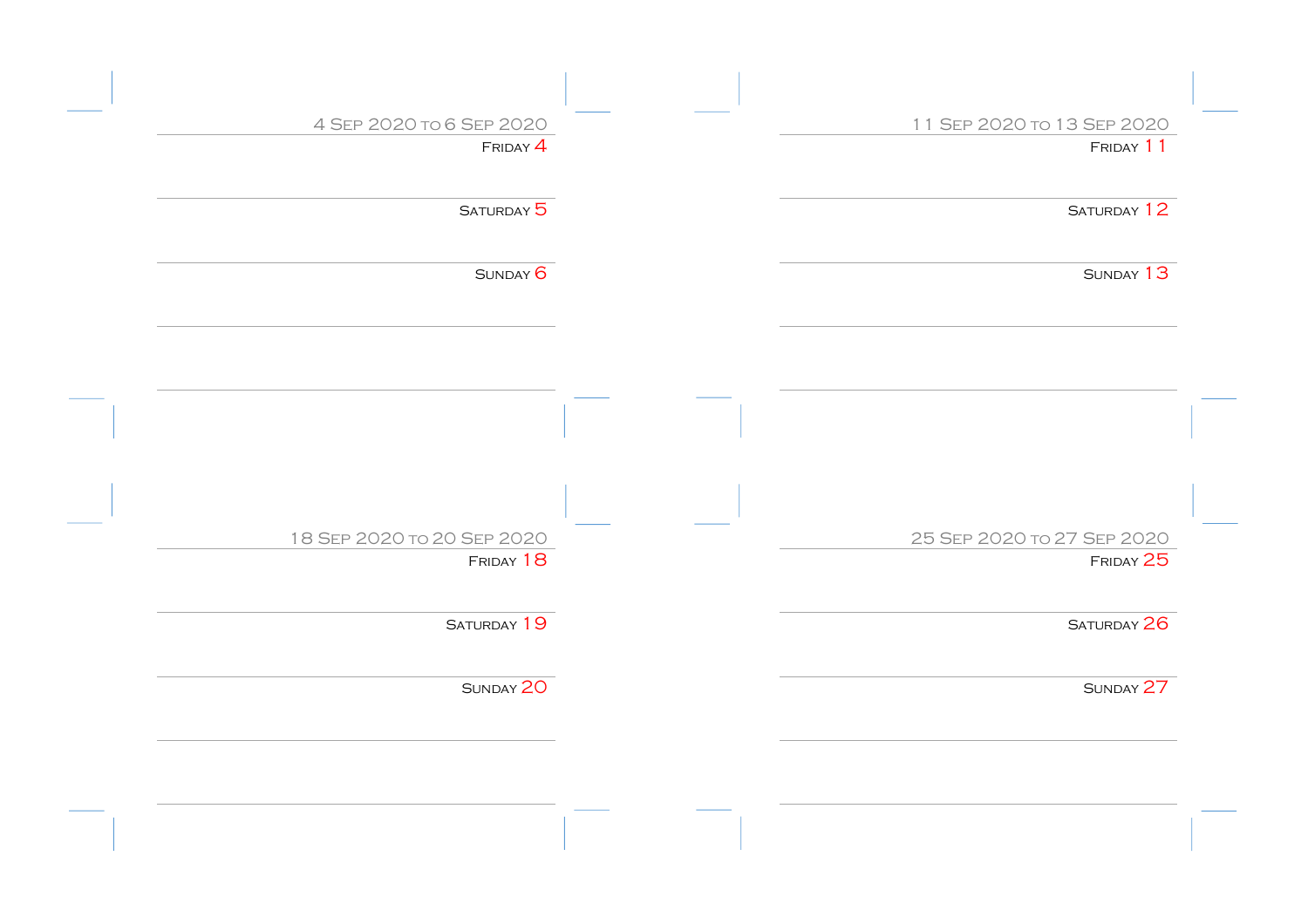14 SEP 2020 to 17 SEP 2020<br>
14 Monday

 $14$  MONDAY

15 TUESDAY 8 TUESDAY

16 WEDNESDAY 9 WEDNESDAY

17 Thursday 10 Thursday

28 MONDAY 21 MONDAY

28 Sep 2020 to 1 Oct 2020 21 Sep 2020 to 24 Sep 2020

29 Tuesday 22 Tuesday

30 WEDNESDAY 23 WEDNESDAY

1 THURSDAY 24 THURSDAY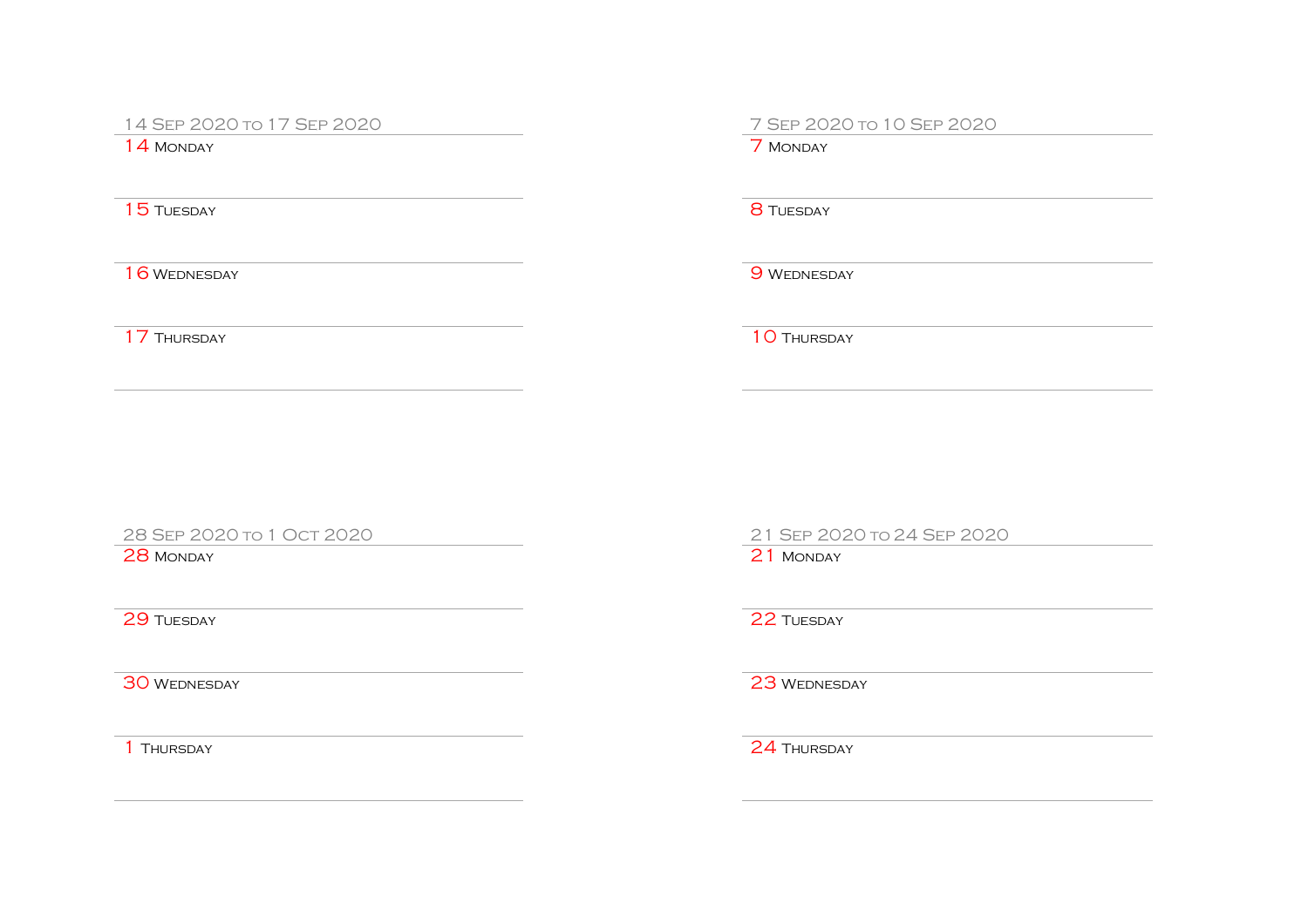| 9 Ост 2020 то 11 Ост 2020  | 2 Ост 2020 то 4 Ост 2020   |
|----------------------------|----------------------------|
| FRIDAY <sup>9</sup>        | FRIDAY 2                   |
| SATURDAY 10                | SATURDAY <sup>3</sup>      |
| SUNDAY 11                  | SUNDAY 4                   |
|                            |                            |
|                            |                            |
|                            |                            |
|                            |                            |
| 23 Ост 2020 то 25 Ост 2020 | 16 OCT 2020 TO 18 OCT 2020 |
| FRIDAY 23                  | FRIDAY 16                  |
| SATURDAY 24                | SATURDAY 17                |
| SUNDAY 25                  | SUNDAY 18                  |
|                            |                            |
|                            |                            |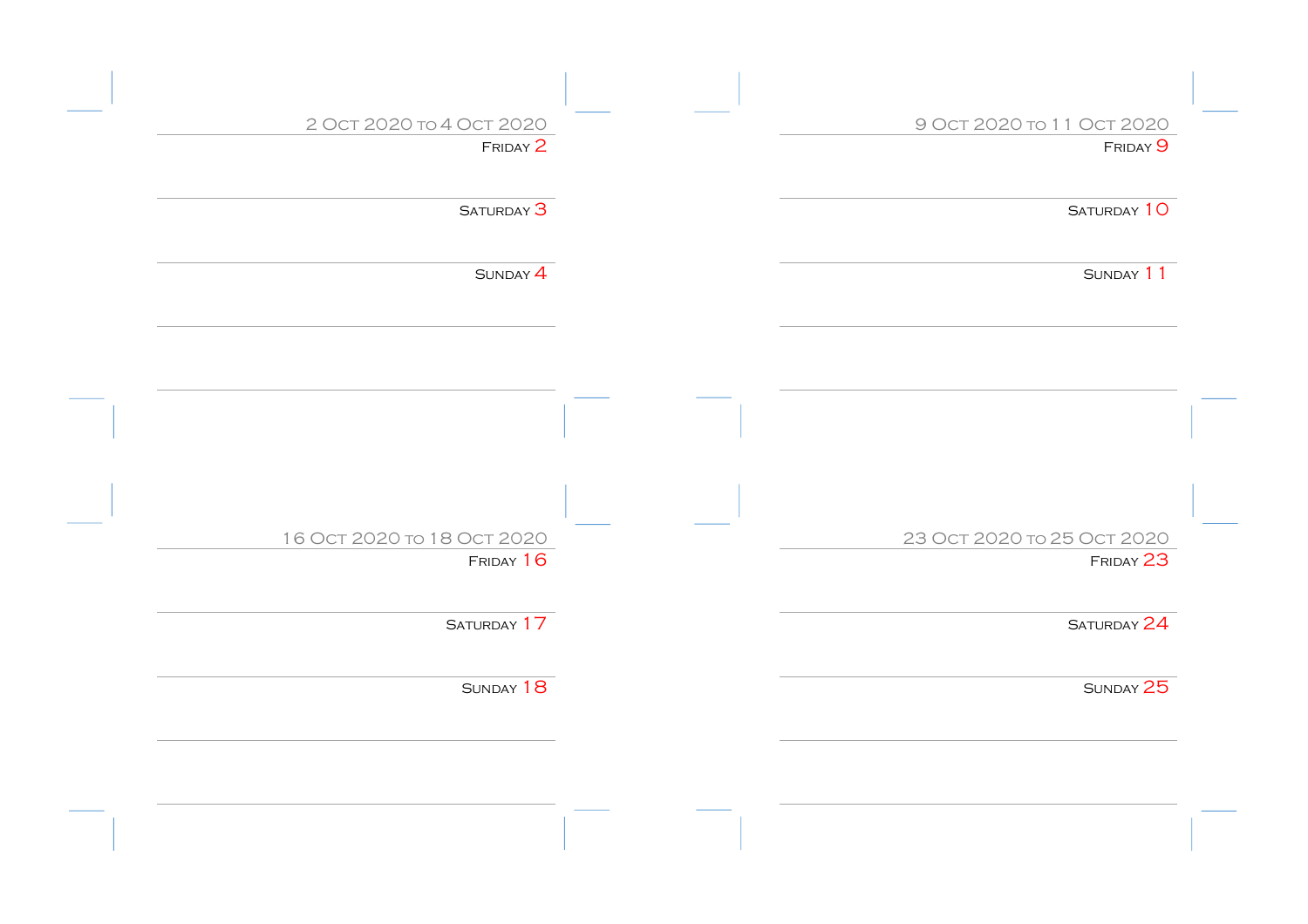12 Oct 2020 to 15 Oct 2020 5 Oct 2020 to 8 Oct 2020

 $12$  Monday

13 TUESDAY 6 TUESDAY

14 WEDNESDAY 7 WEDNESDAY

15 Thursday 8 Thursday

26 MONDAY 19 MONDAY

26 Oct 2020 to 29 Oct 2020 19 Oct 2020 to 22 Oct 2020

and 27 Tuesday 20 Tuesday 20 Tuesday 20 Tuesday

28 WEDNESDAY 21 WEDNESDAY

29 THURSDAY 22 THURSDAY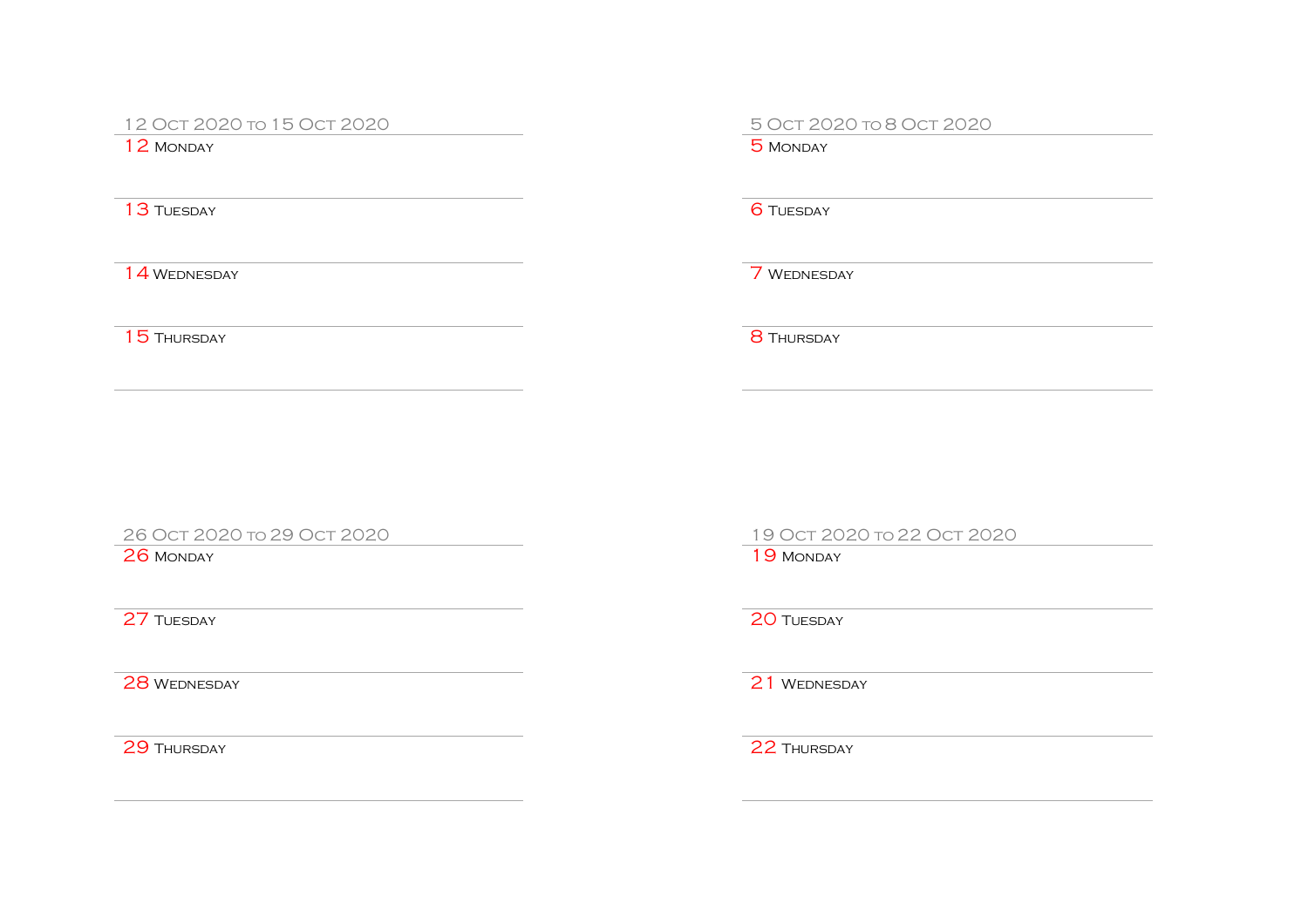| 6 Nov 2020 то 8 Nov 2020   | 30 OCT 2020 TO 1 NOV 2020  |
|----------------------------|----------------------------|
| FRIDAY 6                   | FRIDAY 30                  |
| SATURDAY <sup>7</sup>      | SATURDAY 31                |
| SUNDAY <sup>8</sup>        | SUNDAY 1                   |
|                            |                            |
|                            |                            |
|                            |                            |
| 20 Nov 2020 to 22 Nov 2020 | 13 Nov 2020 to 15 Nov 2020 |
| FRIDAY 20                  | FRIDAY 13                  |
| SATURDAY 21                | SATURDAY 14                |
| SUNDAY 22                  | SUNDAY 15                  |
|                            |                            |
|                            |                            |
|                            |                            |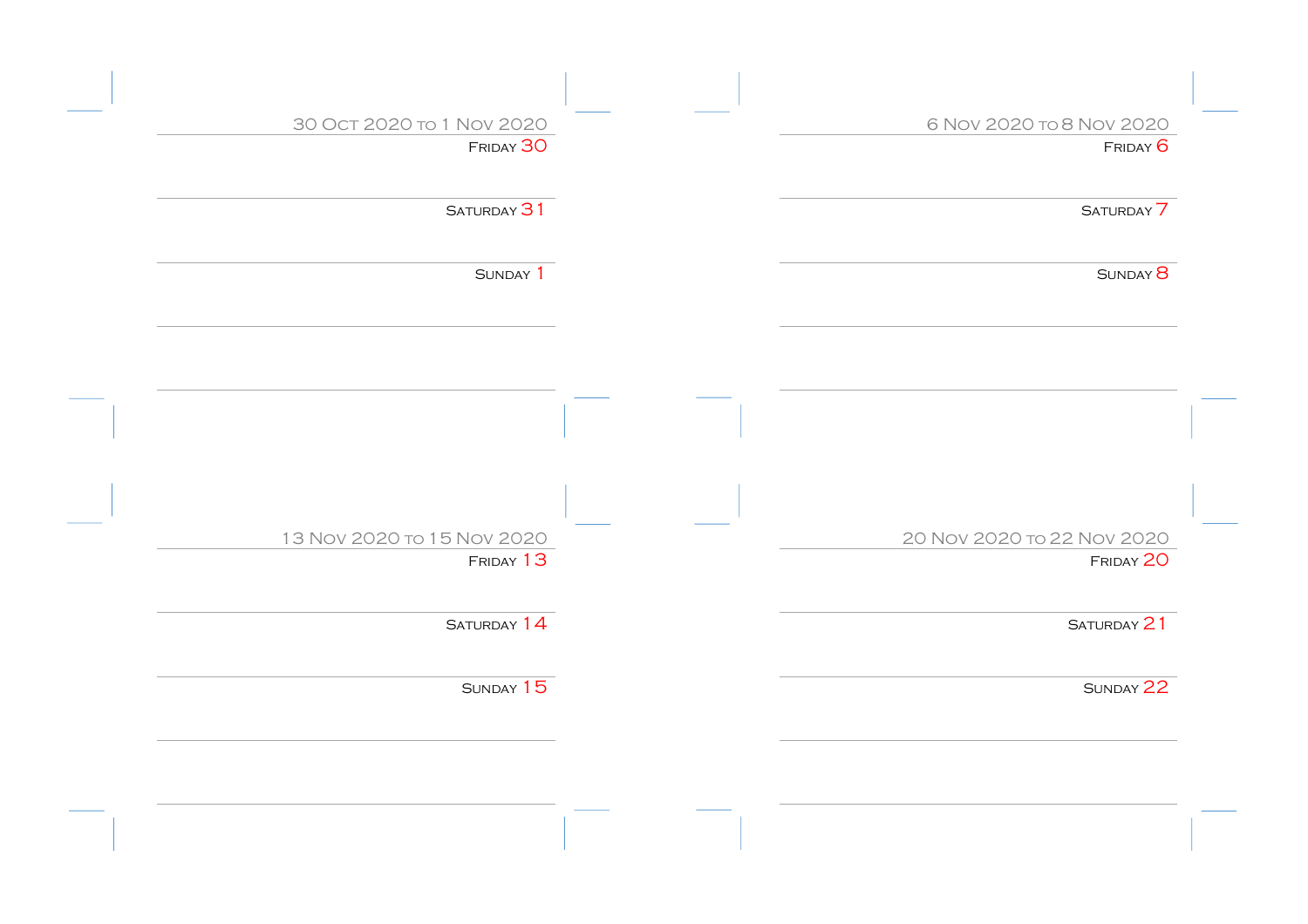9 Nov 2020 to 12 Nov 2020<br>
9 Monday<br>
9 Monday

9 MONDAY

10 TUESDAY 3 TUESDAY

11 WEDNESDAY **4 WEDNESDAY** 

12 Thursday 5 Thursday

23 MONDAY 16 MONDAY

24 Tuesday 17 Tuesday

23 Nov 2020 to 26 Nov 2020 16 Nov 2020 to 19 Nov 2020

25 WEDNESDAY 25 WEDNESDAY

26 Thursday 19 Thursday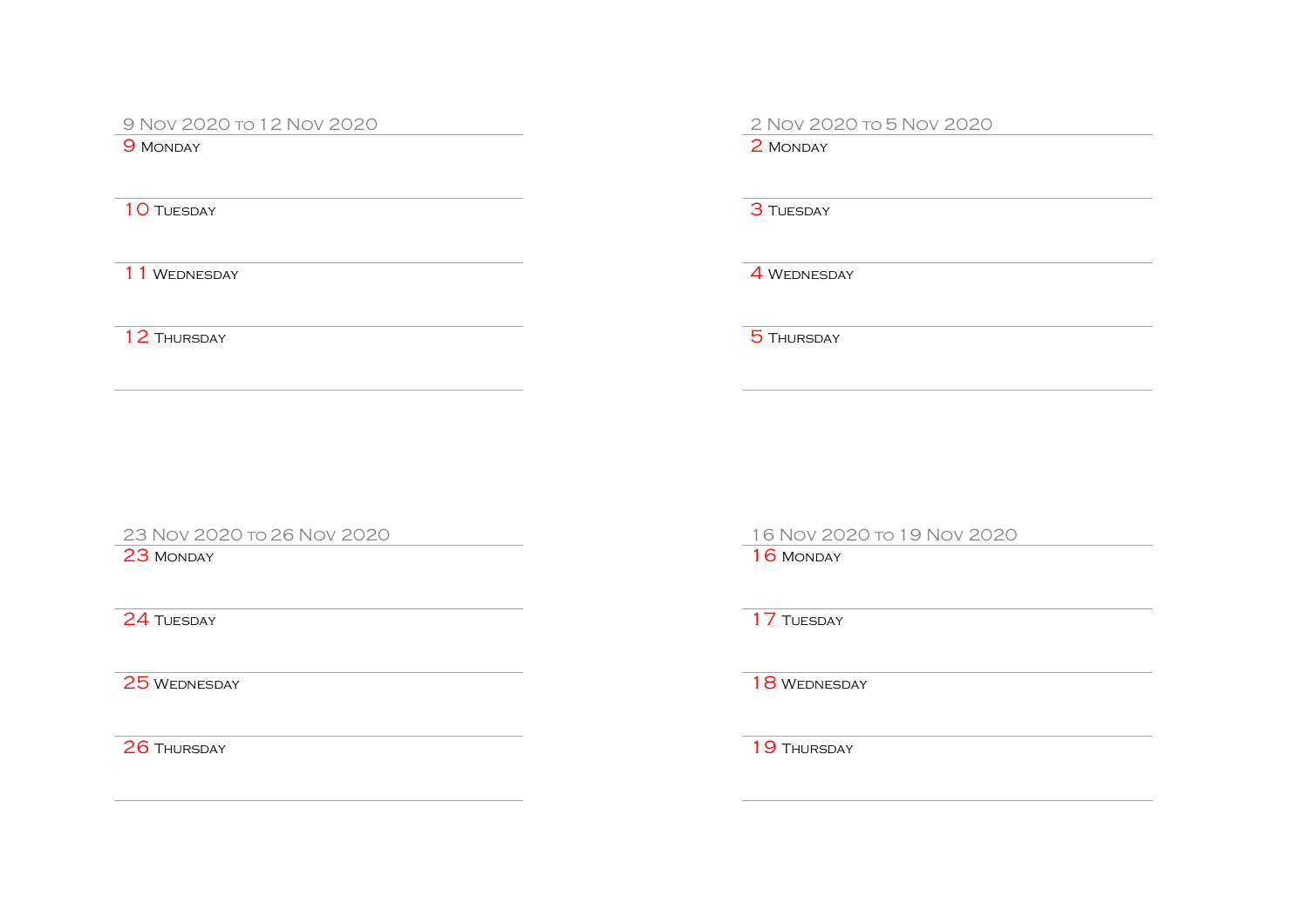| 4 DEC 2020 TO 6 DEC 2020                | 27 Nov 2020 to 29 Nov 2020              |
|-----------------------------------------|-----------------------------------------|
| $F$ RIDAY $4$                           | FRIDAY 27                               |
| SATURDAY <sup>5</sup>                   | SATURDAY 28                             |
| SUNDAY <sup>6</sup>                     | SUNDAY 29                               |
|                                         |                                         |
|                                         |                                         |
|                                         |                                         |
|                                         |                                         |
| 18 DEC 2020 TO 20 DEC 2020<br>FRIDAY 18 | 11 DEC 2020 TO 13 DEC 2020<br>FRIDAY 11 |
| SATURDAY 19                             | SATURDAY 12                             |
| SUNDAY 20                               | SUNDAY 13                               |
|                                         |                                         |
|                                         |                                         |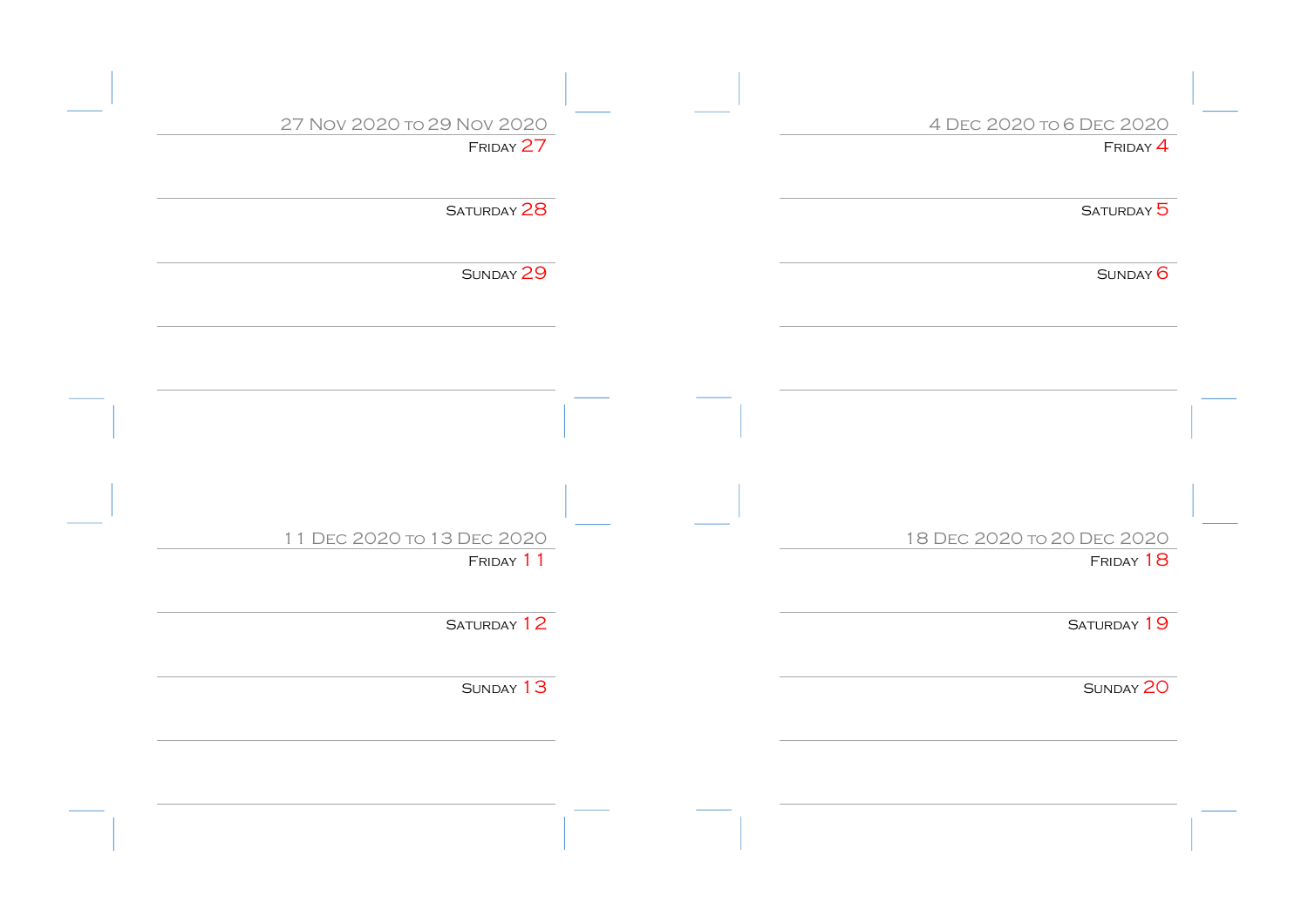7 Dec 2020 to 10 Dec 2020 30 Nov 2020 to 3 Dec 2020

 $8$  Tuesday  $1$  Tuesday  $1$ 

30 MONDAY

9 WEDNESDAY 2 WEDNESDAY

10 Thursday 3 Thursday

21 MONDAY 14 MONDAY

24 THURSDAY 24 THURSDAY

21 Dec 2020 to 24 Dec 2020 14 Dec 2020 to 17 Dec 2020

and 22 Tuesday 15 Tuesday 15 Tuesday

23 WEDNESDAY 23 WEDNESDAY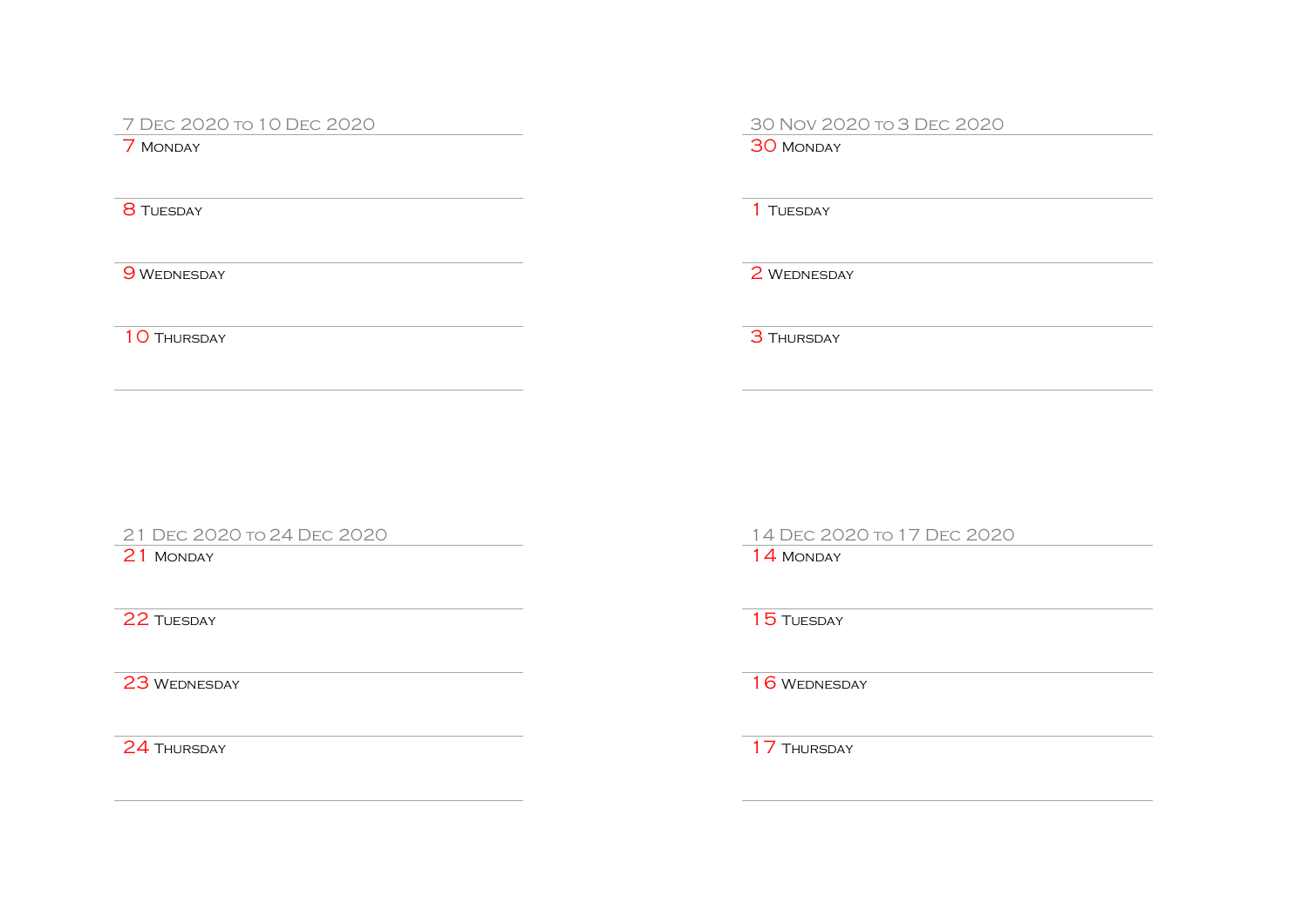| 1 JAN 2021 TO 3 JAN 2021   | 25 DEC 2020 TO 27 DEC 2020 |  |
|----------------------------|----------------------------|--|
| FRIDAY <sup>1</sup>        | FRIDAY 25                  |  |
| SATURDAY <sup>2</sup>      | SATURDAY 26                |  |
| SUNDAY <sup>3</sup>        | SUNDAY 27                  |  |
|                            |                            |  |
|                            |                            |  |
|                            |                            |  |
|                            |                            |  |
| 15 Jan 2021 to 17 Jan 2021 | 8 JAN 2021 TO 10 JAN 2021  |  |
| FRIDAY 15                  | FRIDAY <sup>8</sup>        |  |
| SATURDAY 16                | SATURDAY <sup>9</sup>      |  |
| SUNDAY 17                  | SUNDAY 10                  |  |
|                            |                            |  |
|                            |                            |  |
|                            |                            |  |